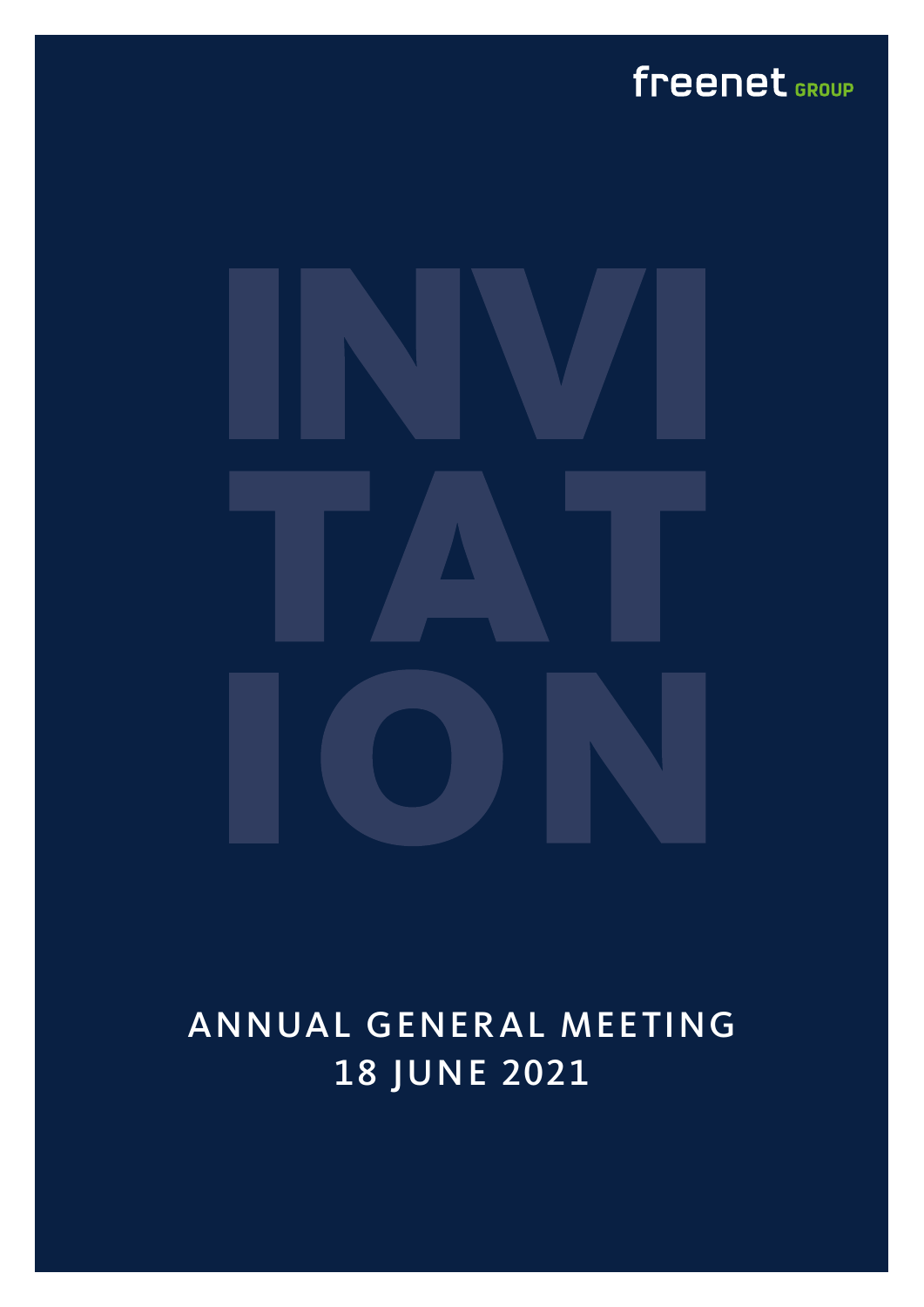## **FREENET AG BÜDELSDORF**

**ISIN: DE000A0Z2ZZ5 WKN: A0Z2ZZ**

## **INVITATION TO THE ANNUAL GENERAL MEETING**

Based on the German Stock Corporation Act (AktG) and the Act on Measures in Corporate Law, the Law Governing Cooperatives, Associations and Foundations, and Residential Property Law to Combat the Effects of the COVID-19 Pandemic of 27 March 2020 as amended by the Act on the Further Shortening of Residual Debt Relief Proceedings and on the Adjustment of Pandemic-Related Provisions in Corporate Law, the Law Governing Cooperatives, Associations and Foundations, and in Tenancy and Leasehold Law of December 22, 2020 (COVID-19 Relief Act), we invite our shareholders, with the approval of the Supervisory Board, to the

### **ANNUAL GENERAL MEETING OF FREENET AG**

to be held without the physical presence of the shareholders or their authorised representatives (with the exception of proxies appointed by the company) on

### **FRIDAY, 18 JUNE 2021, AT 10:00 A.M. CEST.**

The entire annual general meeting will be broadcast live on the Internet for duly registered shareholders and their authorised representatives. Shareholders or their authorised representatives (with the exception of proxies appointed by the company) will have no right or opportunity to be present on site. Shareholders will be exercising their voting rights exclusively by post or by authorising the proxies appointed by the company. The venue of the annual general meeting as defined by the German Stock Corporation Act (Aktiengesetz – AktG) is Deelbögenkamp 4, 22297 Hamburg, Germany.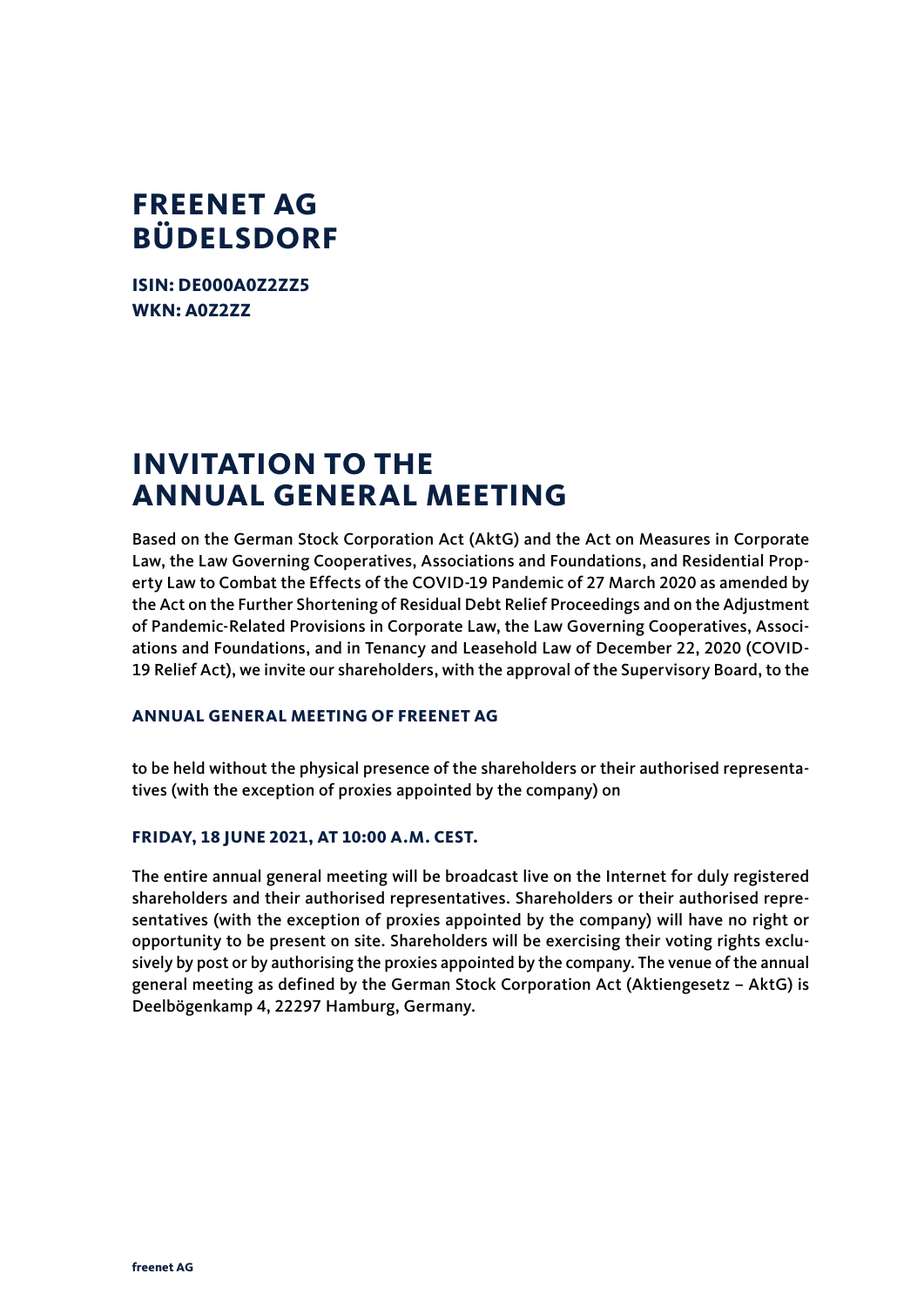## **I. AGENDA**

**1. Presentation of the adopted annual financial statements, the approved consolidated financial statements as well as the management reports for freenet AG and the Group, the proposal of the Executive Board regarding the appropriation of net retained profits, the report of the Supervisory Board and the explanatory report of the Executive Board regarding the information in accordance with sections 289a (1), 315a (1) German Commercial Code (Handelsgesetzbuch – HGB), in each case for financial year 2020**

The documents listed above will be available on the company's website at

#### https://www.fn.de/hv2021

from the day of convening the annual general meeting and also during the annual general meeting. They will be explained by the Executive Board and – in case of the report of the Supervisory Board – by the Chairman of the Supervisory Board at the annual general meeting. The Supervisory Board has approved the annual financial statements and consolidated financial statements prepared by the Executive Board; the annual financial statements have thus been adopted. A resolution by the annual general meeting is therefore not required.

#### **2. Resolution regarding the appropriation of net retained profits**

The Executive Board and Supervisory Board propose that the net retained profits of 957,070,129.91 euros disclosed in the adopted annual financial statements of freenet AG for the period ending 31 December 2020 be appropriated as follows:

Payment of a dividend of 1.50 euros per eligible no-parvalue share and a special dividend of 0.15 euros per eligible no-par-value share, i.e. 204,048,908.25 euros as the total amount of the dividend, and carrying forward the remaining amount of 753,021,221.66 euros to new account.

| <b>Net retained profits</b>    | 957,070,129.91 |
|--------------------------------|----------------|
| Carried forward to new account | 753.021.221.66 |
| Total dividend amount          | 204.048.908.25 |
| In EUR                         |                |

The proposal regarding the appropriation of profit takes into account the 4,395,011 treasury shares held directly and indirectly by the company at the time the resolution proposal is adopted by the Executive Board and Supervisory Board (as of 22 March 2021) and which are not entitled to dividends pursuant to section 71b AktG. As announced on 2 February 2021, the company is currently carrying out a buyback programme until 31 December 2021 to acquire up to 135 million euros in treasury shares (excluding ancillary costs) via the stock exchange. As of 22 April 2021, it has repurchased 4,585,581 no-parvalue shares. The company will repurchase additional no-par-value shares up until the date of the annual general meeting. As treasury shares are not entitled to dividends, the number of shares entitled to dividends will decline further until the date of the annual general meeting. An amended proposed resolution will therefore be submitted to the annual general meeting, which will continue to provide for a dividend of 1.50 euros and a special dividend of 0.15 euros per share entitled to dividends as well as a corresponding adjustment of the total amount to be distributed and the profit carried forward.

Pursuant to section 58 (4) sentence 2 AktG, entitlement to the dividend is due on the third business day after the annual general meeting, i.e. on 23 June 2021.

#### **3. Resolution regarding ratification of the actions of the members of the company's Executive Board for financial year 2020**

The Executive Board and the Supervisory Board propose that the actions of the members of the company's Executive Board who were in office in financial year 2020 be ratified for this period.

#### **4. Resolution regarding ratification of the actions of the members of the company's Supervisory Board for financial year 2020**

The Executive Board and the Supervisory Board propose that the actions of the members of the company's Supervisory Board who were in office in financial year 2020 be ratified for this period.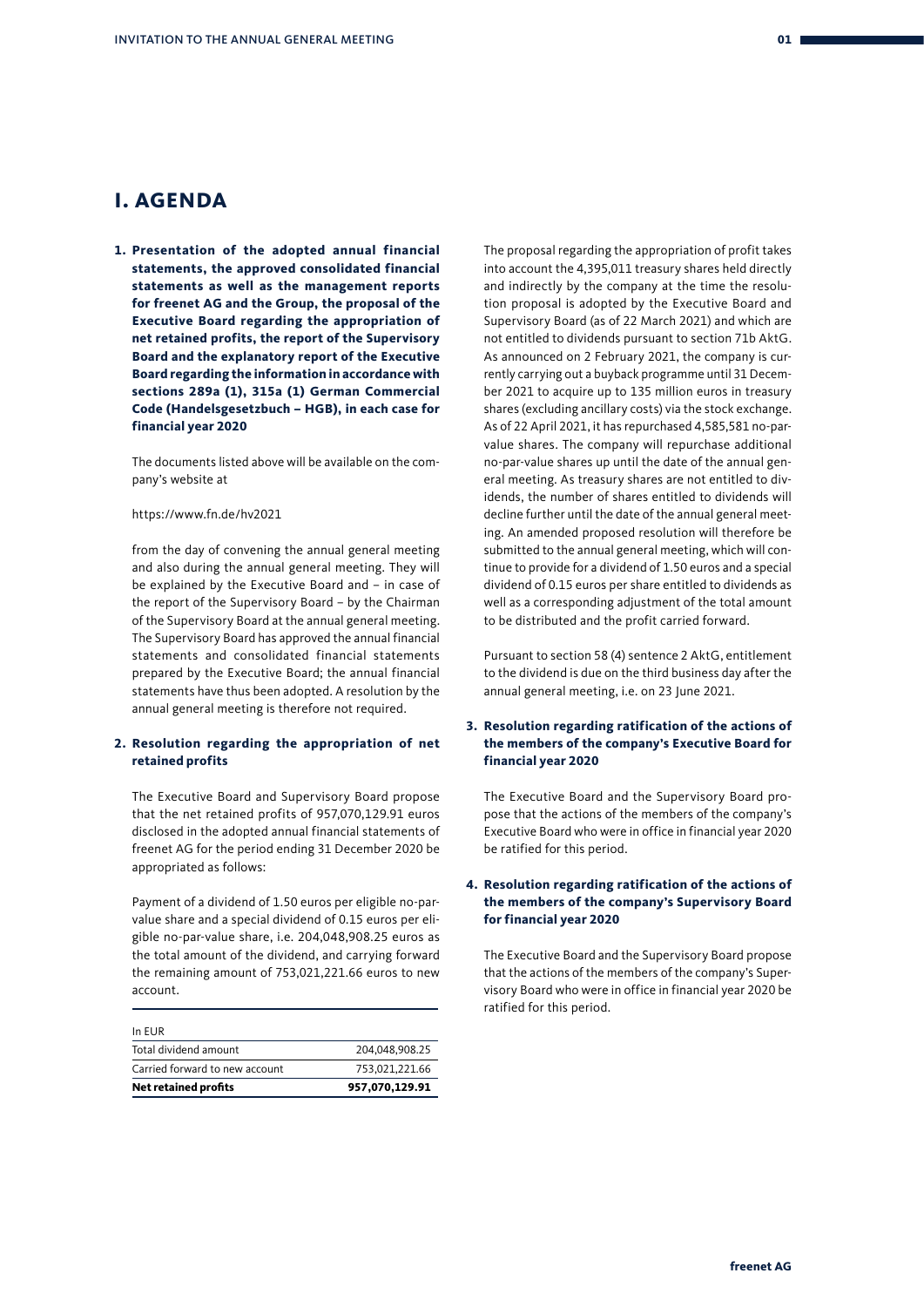**5. Resolution regarding the appointment of the auditor of the annual financial statements and the auditor of the consolidated financial statements for financial year 2021 as well as the auditor for any review of the half-yearly financial report and other interim financial statements during financial year 2021 as well as financial year 2022 prior to the 2022 annual general meeting** 

Based on the recommendation of the audit committee, the Supervisory Board proposes that the following resolution be adopted:

PricewaterhouseCoopers GmbH Wirtschaftsprüfungsgesellschaft, Frankfurt am Main, is appointed as the auditor of the annual financial statements and the consolidated financial statements for financial year 2021 and as the auditor for any review of the interim financial report (half-yearly and quarterly financial reports) for financial year 2021 and the first quarter of financial year 2022 if and to the extent that such interim financial reports are prepared and to be reviewed prior to the 2022 annual general meeting.

In its recommendation, the audit committee stated that it is free from undue influence by third parties and that no restriction was imposed on it with regard to the selection of a particular auditor as defined by Article 16 (6) of Regulation (EU) No. 537/2014 of the European Parliament and of the Council of 16 April 2014 on specific requirements regarding statutory audit of public-interest entities (AP-VO).

#### **6. Approval of the remuneration system for Executive Board members**

Pursuant to section 87a AktG, the Supervisory Boards of listed companies must agree a remuneration system for Executive Board members. The remuneration system for Executive Board members outlines the rules and factors determining the consideration to be paid for the activities carried out by members of the Executive Board of freenet AG.

The Supervisory Board amended the previous remuneration system, which was approved by the annual general meeting on 17 May 2018, to meet the requirements of section 87a AktG and subsequently adopted the new remuneration system for Executive Board members at its meeting on 9 December 2020. The remuneration system for Executive Board members is set out after the agenda in point II and is also available via https://www.fn.de/hv2021.

Pursuant to section 120a (1) AktG, the annual general meeting adopts resolutions on all significant changes to the remuneration system for Executive Board members and at least every four years. The first resolution must be adopted at the annual general meeting that follows 31 December 2020. Pursuant to section 120a (1) sentences 2 and 3 AktG, this resolution does not establish any rights or obligations and is not contestable pursuant to section 243 AktG.

Based on the recommendation of the personnel committee, the Supervisory Board proposes that the remuneration system for Executive Board members as of 9 December 2020 be adopted.

#### **7. Resolution regarding the remuneration of Supervisory Board members; amendments to the articles of association**

The Act on the Transposition of the Second Shareholder Rights Directive (ARUG II) also resulted in the amendment of section 113 (3) AktG. Pursuant to section 113 (3) sentences 1 and 2 AktG as amended by ARUG II, the annual general meetings of listed companies must adopt resolutions on the remuneration of Supervisory Board members at least every four years, starting with the 2021 annual general meeting.

Supervisory Board remuneration is determined by article 11 (4) and (5) of the articles of association and currently includes fixed and dividend-related remuneration components. At its meeting on 9 December 2020, the Supervisory Board adopted a new remuneration system for the Supervisory Board for submission to the annual general meeting, which aims to increase the fixed remuneration component and replace short-term dividend-related remuneration components with remuneration relating to membership of Supervisory Board committees with effect from 1 January 2021. A maximum amount of Supervisory Board remuneration has also been stipulated. The remuneration system for Supervisory Board members and the proposed changes are set out after the agenda under point III and are also available via https://www.fn.de/hv2021.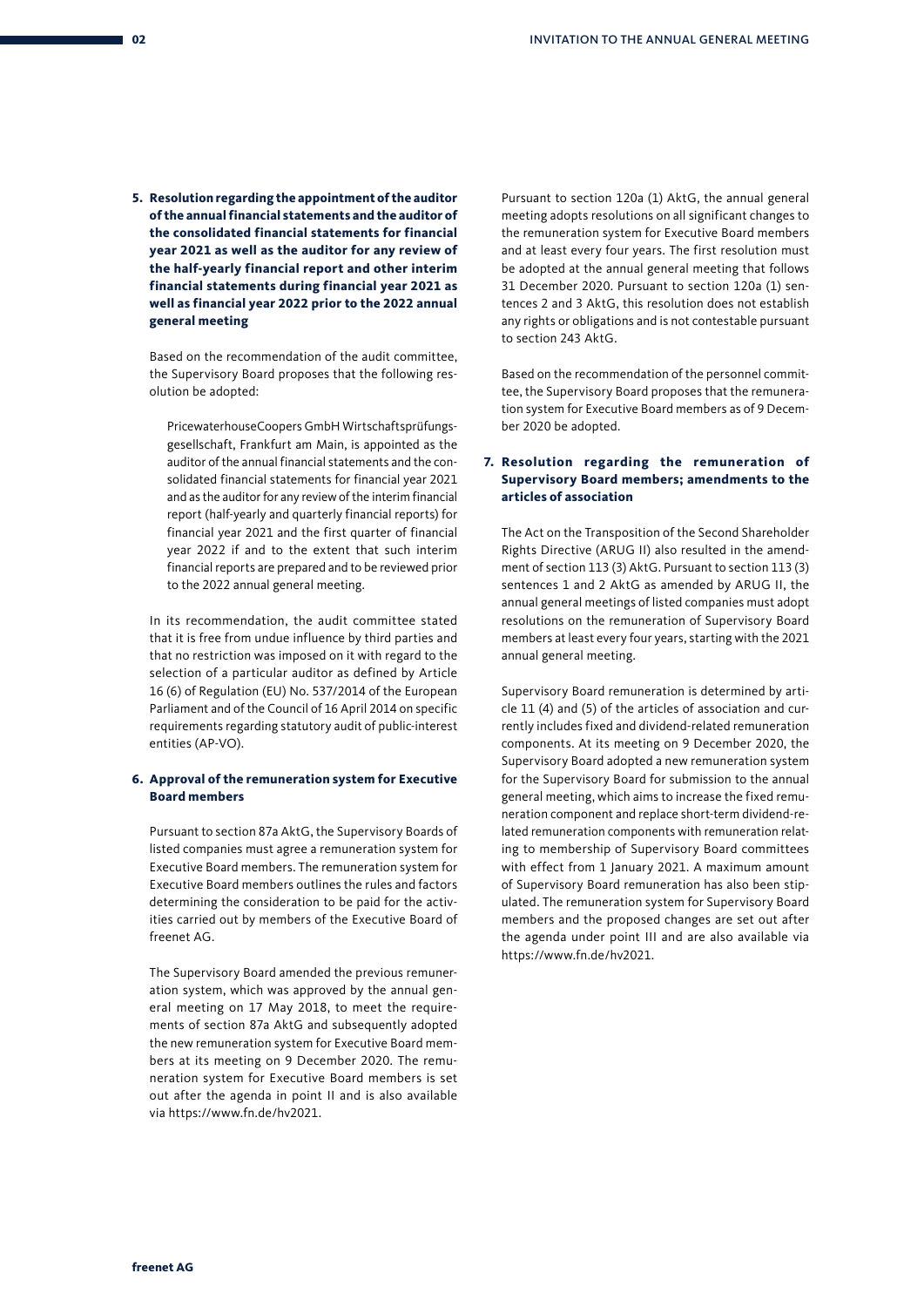The Executive Board and Supervisory Board consider the Supervisory Board remuneration system as of 9 December 2020 to be appropriate and therefore propose that it be adopted as follows:

The remuneration system for Supervisory Board members set out under point III of the Invitation to the 2021 annual general meeting applicable with effect from 1 January 2021 is adopted and approved, and article 11 (4) and (5) of the articles of association will be revised as follows, while article 11 (6) and (7) of the articles of association remain unchanged:

- *"(4) Every Supervisory Board member receives fixed annual remuneration of 50,000.00 euros, payable pro rata on a quarterly basis, as well as the reimbursement of their necessary expenses. The chairman of the Supervisory Board receives double this amount, while the vice chairman receives one-and-a-half times the amount. Members of the audit committee receive additional annual remuneration of 15,000.00 euros each for being members of this committee. Members of other committees – with the exception of the mediation committee – receive additional remuneration of 10,000.00 euros per committee for being members of these committees. The chairman of each committee receives double this amount. Remuneration for chairmanship and membership of the committees only applies if the committees meet to fulfil their duties at least once during the financial year in question.*
- *(5) Members of the Supervisory Board also receive an attendance fee of 1,000.00 euros with the quarterly remuneration payment set out in paragraph (4) for every meeting of the Supervisory Board or its committees in which they have participated. Several meetings on one day are only remunerated once. A Supervisory Board member's total remuneration may not exceed 160,000.00 euros per year (maximum remuneration). The provisions set out in paragraphs (4) and (5) fully replace the previous provisions set out in article 11 (4) and (5) of the articles of association with effect from the start of the financial year in which these provisions of the articles of association take effect based on their entry in the commercial register."*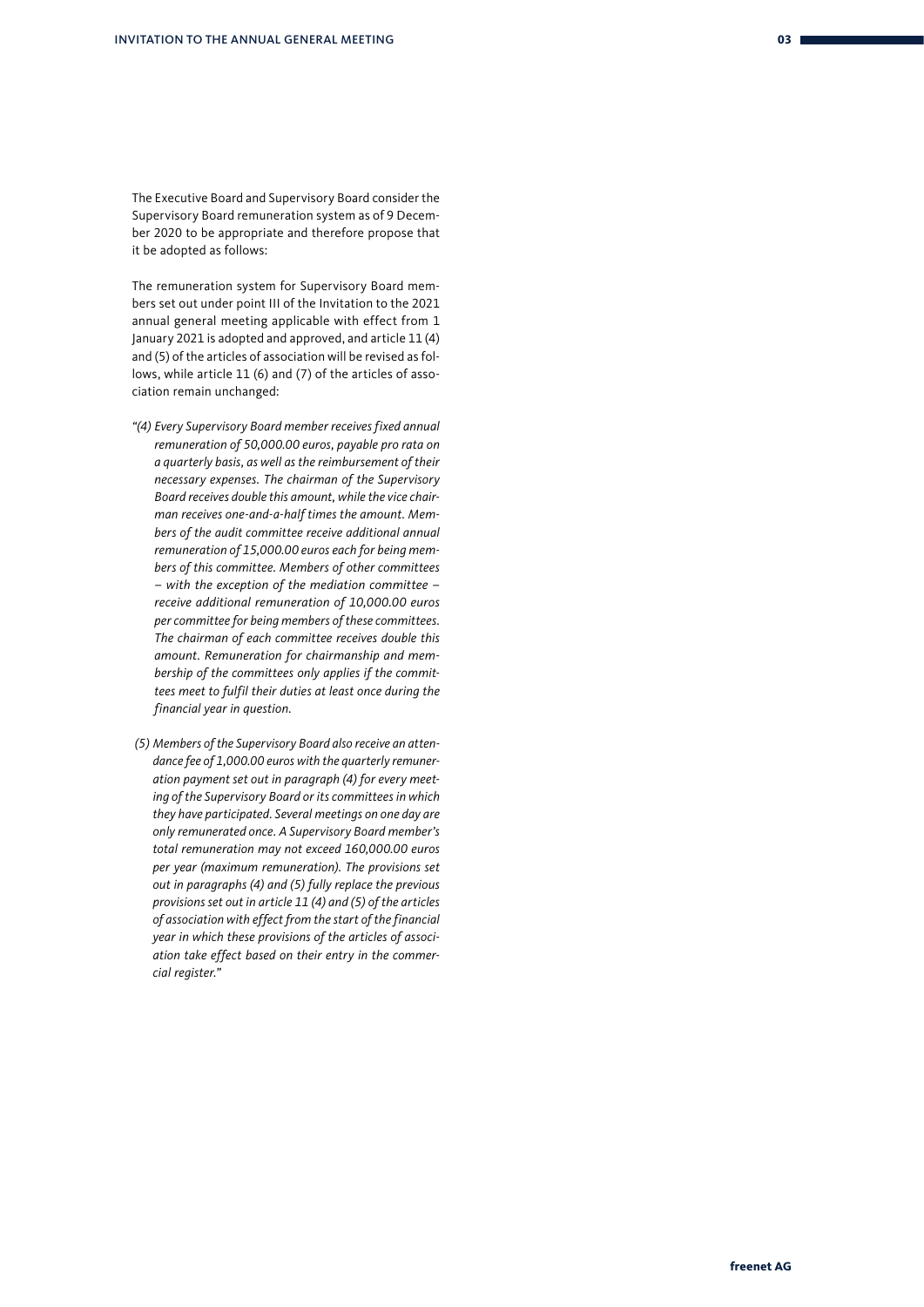## **II. ADDITIONAL INFORMATION ON AGENDA ITEM 6**

#### **REMUNERATION SYSTEM FOR MEMBERS OF THE EXECUTIVE BOARD OF FREENET AG**

#### **1. Structure and components of Executive Board remuneration**

Executive Board remuneration consists of non-performance-related and performance-related elements and includes the following main components: basic remuneration (fixed salary), short-term variable remuneration ("STIP") and long-term share-based payment ("LTIP"

or "long-term variable remuneration"). Fringe benefits and retirement benefits also form part of the remuneration system.

#### **Figure 1: Overview of total remuneration**



If targets are 100% achieved, the main components are weighted as follows:

| Basic remuneration (fixed salary)                   | maximum 50%  |
|-----------------------------------------------------|--------------|
| Performance-related remuneration                    | at least 50% |
| of which short-term variable<br>remuneration (STIP) | maximum 50%  |
| and long-term share-based pay-<br>ment (LTIP)       | at least 50% |
|                                                     |              |

#### **Figure 2: Weighting of main remuneration components**



provided that the weighting is carried out on an annual basis in each case.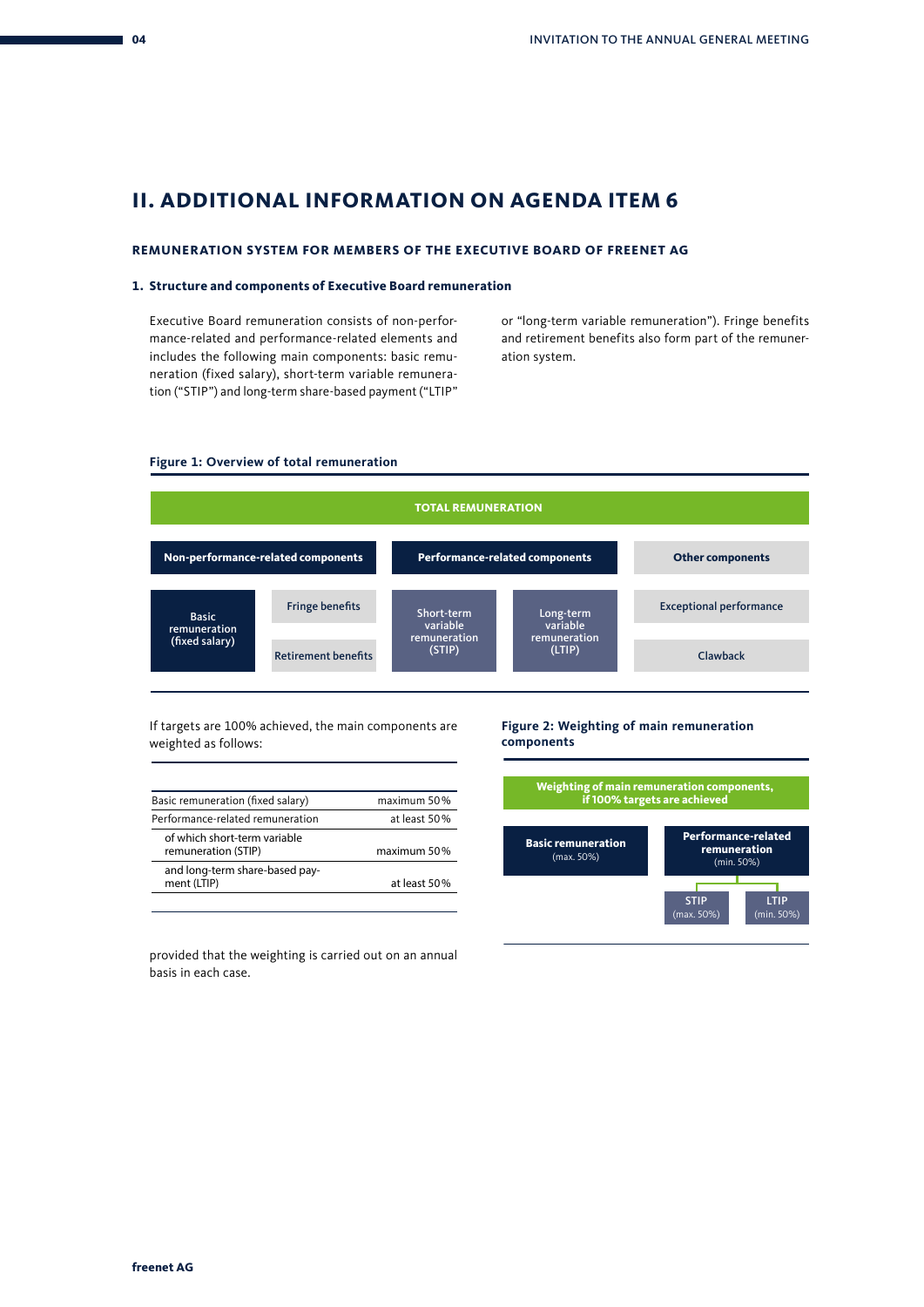#### **2. Non-performance-related components**

Non-performance-related remuneration consists of basic remuneration (fixed salary) as well as fringe benefits and retirement benefits.

#### **a) Basic remuneration (fixed salary)**

Basic remuneration consists of a non-performancerelated fixed salary paid in equal monthly instalments. This usually remains unchanged for the duration of the contract.

#### **b) Fringe benefits**

The company takes out appropriate accident insurance for the benefit of the Executive Board members as well as pecuniary loss liability insurance ("D&O") to the extent customary for Executive Board members at comparable companies. For the D&O insurance, a deductible is agreed that meets the statutory minimum requirements of section 93 (2) sentence 3 of the German Stock Corporation Act (AktG) (currently at least 10% of the loss up to at least one-and-a-half times the fixed annual remuneration of the Executive Board member). The company pays the premiums and any applicable taxes arising in connection with them.

The company also provides every Executive Board member with a company car (or, if the company car is waived, pays out a lump-sum equivalent of the expenses saved to the Executive Board member). The relevant Executive Board member bears taxes arising in connection with the personal use of their company car.

Where the Executive Board member resides somewhere other than their place of service when starting work with the company and maintains this place of residence, they can be reimbursed for travel costs between their place of service and residence to the extent agreed in their contract.

The total value of fringe benefits is capped at 5% of annual remuneration (if targets are 100% achieved) per financial year.

#### **c) Retirement benefits**

Executive Board members receive an indirect pension commitment from the company provided that it has not taken over existing pension commitments from previous employment relationships. The key characteristics of this indirect pension commitment are: the company pays an individually agreed amount into a provident fund for each Executive Board member (defined contribution benefit) that does not exceed 10% of the target remuneration with a target achievement of 100% in each contract year. Additional individual payments into the provident fund from basic remuneration are possible. The resulting retirement benefit amount results from the pension plan of the provident fund. The pension commitment is non-forfeitable. The company reserves the right to reduce payments to the provident fund and from the pension commitment in accordance with section 87 (2) AktG.

#### **3. Performance-related remuneration**

The performance-related remuneration of Executive Board members should be both linked to performance on the one hand and geared towards sustainability on the other hand. To take both objectives into account, performance-related remuneration consists of both shortterm and long-term components: short-term variable remuneration (STIP) and long-term variable remuneration (LTIP). The amount of each component within the result depends on the achievement of defined targets. If these targets are not achieved, the performance-related components are omitted entirely. If, however, the targets are significantly exceeded, target achievement is limited to an appropriate maximum amount ("cap").

In cases of exceptional performance or successes for the company, the Supervisory Board can decide at its own discretion whether to award any additional bonuses (special bonus) as well retrospectively at its own discretion. However, the sum of these bonuses shall not exceed 50% of basic remuneration for the relevant financial year. The Supervisory Board will only make restrictive use of this option in exceptional cases, for example for special achievements that were not foreseeable when the contract was entered into or for outstanding successes that would not be adequately covered by the agreed remuneration. Any granting of a special bonus would be explained in detail in the remuneration report.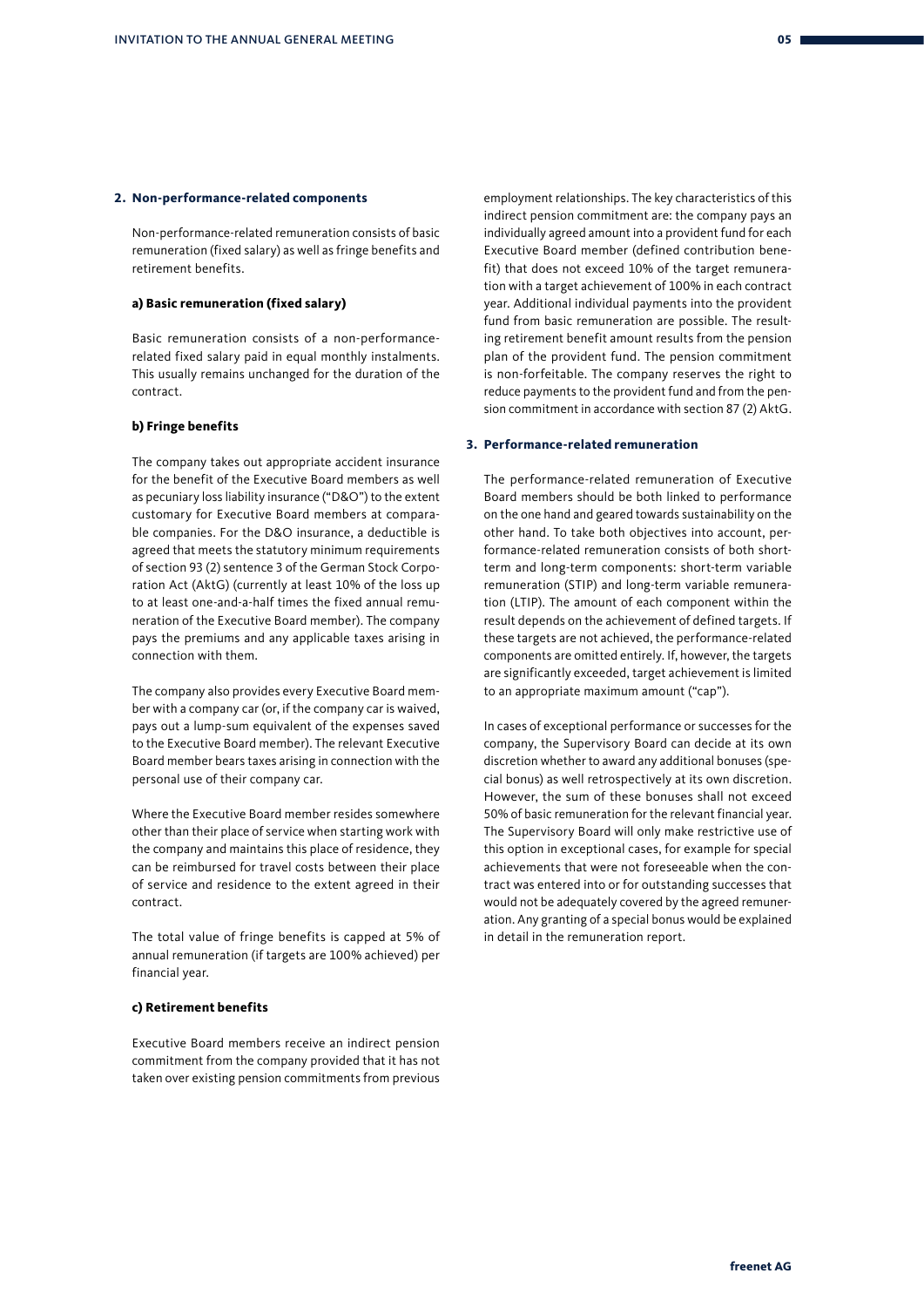#### **a) Short-term variable remuneration (STIP)**

Short-term variable remuneration (STIP) consists of an annual performance-related cash bonus that depends on the achievement of various targets for the relevant financial year.

The target amount is specified when the Executive Board employment contract is concluded (within the scope of the provisions set out in Clause I). The payment amount from the STIP in the relevant year depends on three differently weighted performance criteria:

- Company's financial performance: 40%
- Number of valuable customers: 30%
- One to three strategic targets: 30%

The weighting of strategic targets may deviate from this (including for individual financial years) by between 20% and 50%. In this case, the weighting of the company earnings and customer base performance criteria changes accordingly (while maintaining the ratio between the two).



#### **Figure 3: Overview and weighting of performance criteria, STIP**

The Supervisory Board sets the specific strategic targets, the weighting of the strategic goals where appropriate and the relevant performance criteria for each financial year before the start of the financial year, taking into account relevant corporate planning. The strategic targets must be geared towards particularly sustainable, long-term corporate development. To do this, the Supervisory Board also takes into account non-financial issues in the area of ESG (Environmental, Social, Governance) and selects strategic ESG targets from the following categories: addressing social, ethical or environmental matters, reducing resource consumption, addressing employee or customer matters. The target figures for the individual strategic targets and additional performance criteria are negotiated directly with the relevant Executive Board member and defined by the end of the first three months of the new financial year at the latest.

#### **Figure 4: Selection of key ESG issues**

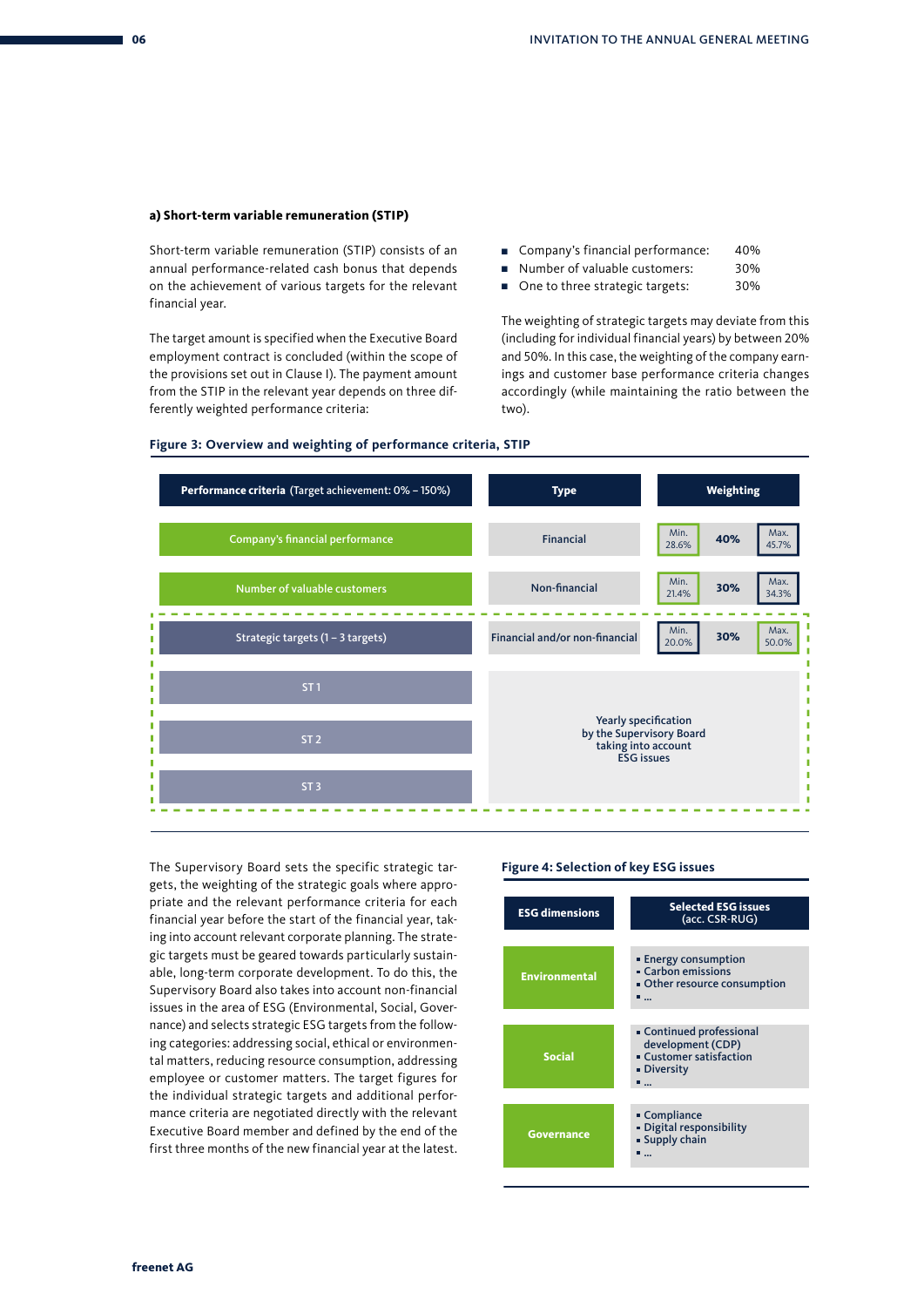A 100% target, maximum target and minimum target shall be set for each performance criterion. Additional targets can also be set, particularly for performance criteria for which a target range is provided in the published guidance; in such cases, the 100% target corresponds to the lower end of the target range.

If the targets are also part of corporate planning, the achievement of these corporate planning targets generally means that the relevant performance criteria have been 100% achieved. The target range for each individual achievement parameter ranges from 0% (if the respective minimum target is missed) to 150% (cap) (if the respective maximum target is achieved). Linear interpolation is used between the respective target values. The achievement of targets shall be calculated and determined separately for each parameter. It may be stipulated that certain changes in the fundamentals for the individual target parameters are not taken into account or lead to adjustments, e.g. that the acquisition of a material company is not taken into account in the current financial year when calculating the company earnings.

Achievement of the performance criteria is determined by the Supervisory Board in each case on the basis of the annual financial statements for the previous financial year once these annual financial statements are approved and, where appropriate, based on the Executive Board's separate reporting to the Supervisory Board. The payout is based on this determination and can reach a maximum of 150% of the STIP payout amount agreed for 100% target achievement. Regarding payout, it can be stipulated that a partial amount of up to 70% of the respective STIP payout amount can be paid as an advance payment (which shall be repaid if it is deemed to have been overpaid once the actual achievement of targets is calculated) during the year if the targets are 100% achieved.

#### **Figure 5: Calculation of the STIP payout amount**



As before, the Executive Board also intends to use the performance criteria and the corresponding extent to which the targets for short-term variable remuneration are achieved for the Executive Board as the basis for the variable remuneration component for the Group's employees.

In the event of breaches of duty or compliance violations, the Supervisory Board can review STIP payout claims and reduce or reclaim them where appropriate (clawback).

#### **b) Long-term variable remuneration (LTIP)**

The Executive Board is encouraged to commit themselves to the company for the long term. In light of this, the vast majority of performance-related variable remuneration is linked to the long-term performance of freenet shares and EBT. A number of phantom shares is calculated annually for each Executive Board member based on the extent to which STIP targets are achieved in each case, a basic amount determined for each individual Executive Board member and the average price of freenet shares. These phantom shares can be paid out after a holding period of four years based on the average share price at that point (taking into account any dividend payments), provided that a specific EBT target has been achieved. The payout amount can also decrease, be omitted entirely or increase (up to a maximum amount) depending on whether the EBT target is achieved, missed or exceeded. Specifically, the LTIP is structured as follows: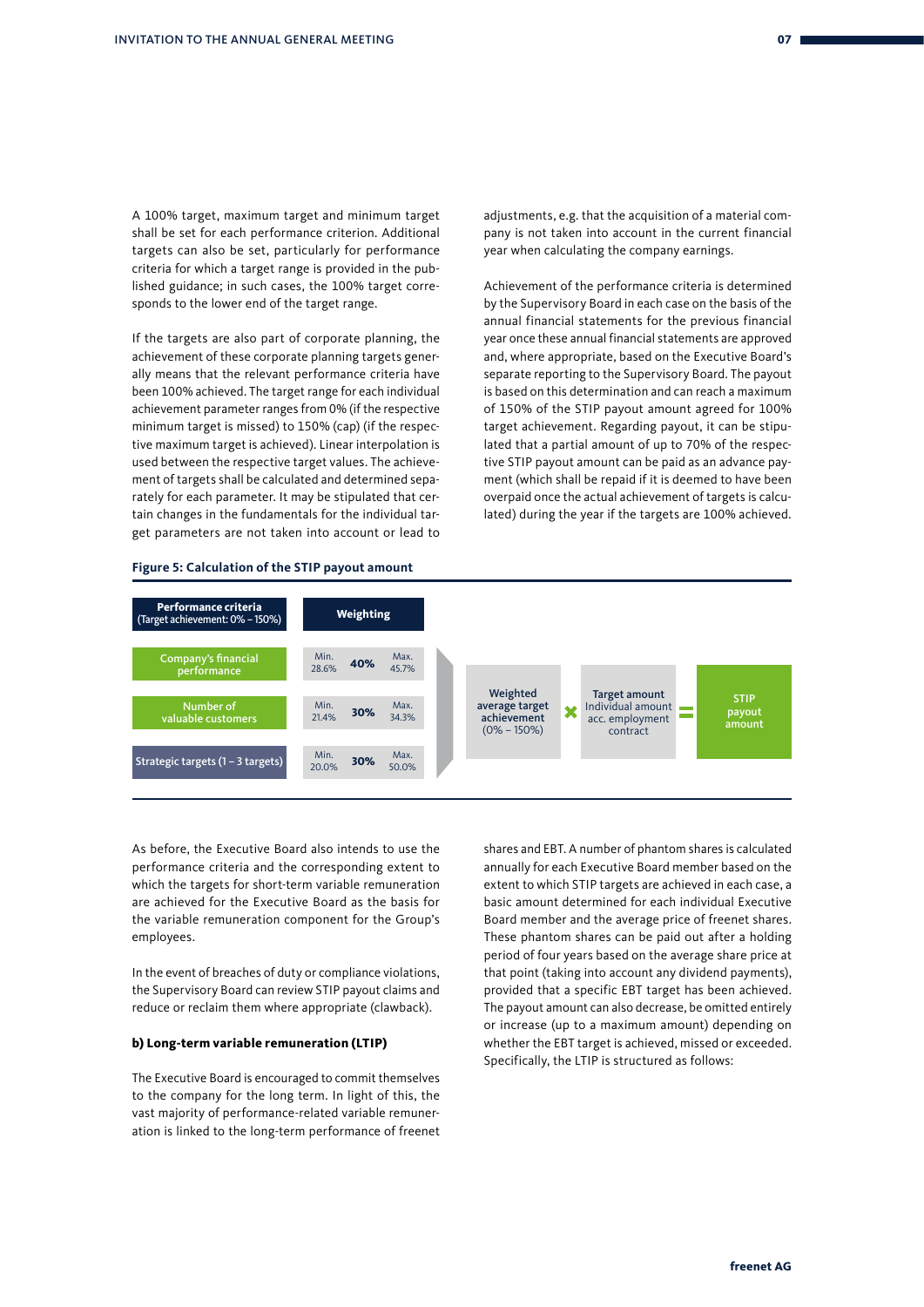#### **(1) Crediting of phantom shares to the account**

Every Executive Board member is allocated phantom shares at the start of a financial year. Phantom shares are virtual equity securities which, when due, grant the holder a contractual right to participate financially in the performance of the share price. However, the holder does not become a shareholder in the company at any point in time.

The phantom shares are allocated based on a basic amount agreed individually when concluding or extending the Executive Board employment contract (within the scope of the provisions set out in Clause I).

The number of phantom shares allocated to an Executive Board member based on the basic amount at the start of the financial year depends on achievement of the target parameters applicable for STIP.

Between 0% and 150% of the basic amount is allocated depending on the annual achievement of STIP targets.

- If the targets are 100% achieved, 100% of the basic amount is granted;
- If the targets are achieved by 125% or more, 150% of the basic amount is granted as a maximum amount ("cap");
- If the targets are 70% achieved, 70% of the basic amount is granted;
- If the targets are less than 70% achieved, no phantom shares are granted for the year in question;
- Linear interpolation is used to calculate the target figure when a target of between 70% and 100% and between 100% and 125% is achieved.

The allocation amount determined via this method is divided by the average unweighted closing price of freenet AG shares in the XETRA trading system (or an equivalent successor system) on the Frankfurt Stock Exchange in the 12 months of the relevant financial year. This determines the number of phantom shares to be allocated for the corresponding year, which are recognised in a virtual account for the LTIP for the relevant Executive Board member.

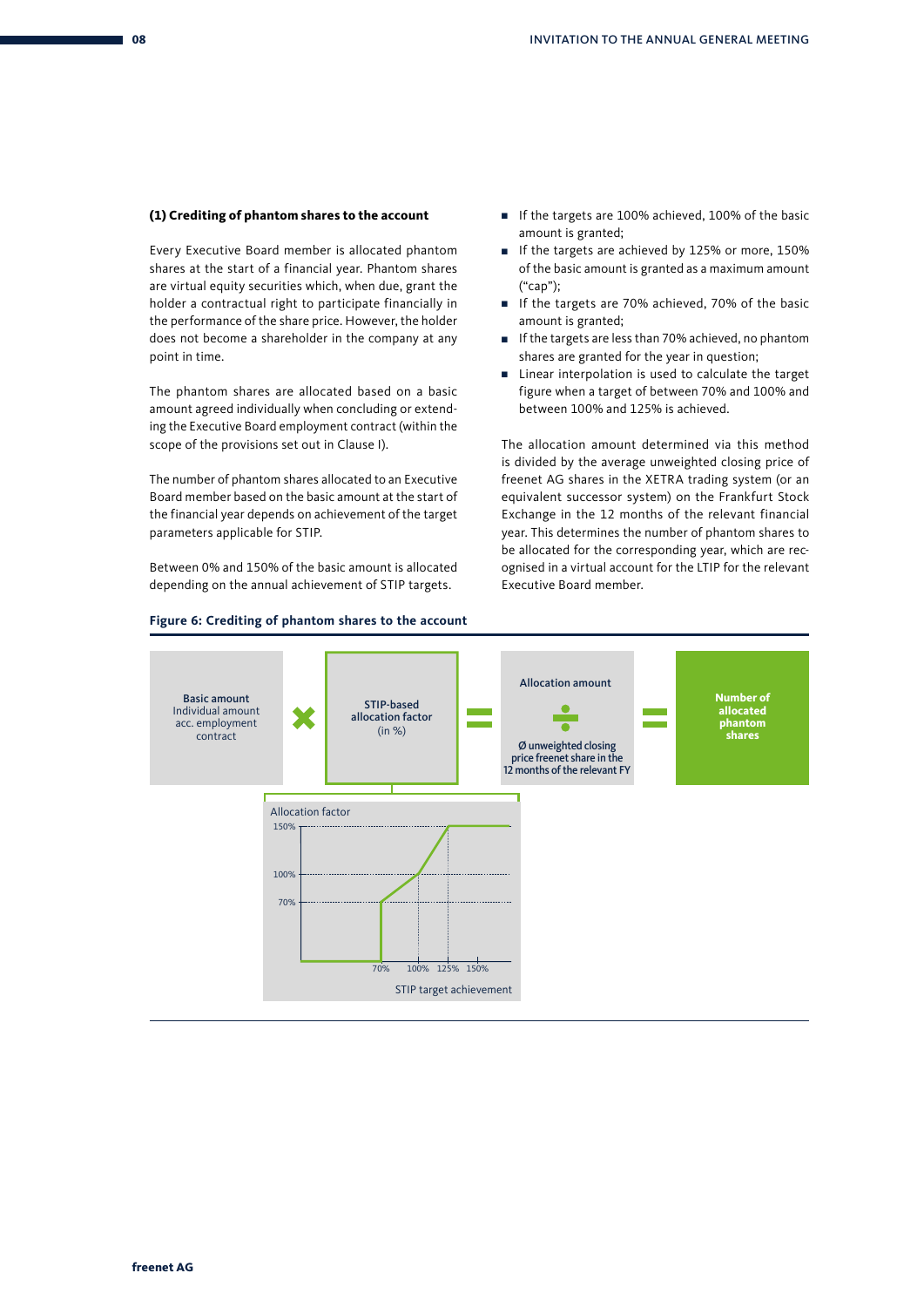#### **(2) Payout of phantom shares**

The Executive Board member can request payouts from their virtual account for the phantom shares credited to their account each year after the expiry of a four-year holding period at the earliest (from 1 January in the year in which the shares are recognised). The phantom shares expire if the Executive Board member does not request a payout of the phantom shares within two years after the expiry of the relevant four-year holding period.

The payout amount is calculated immediately upon receipt of the payout request based on the number of payable phantom shares requested. The final number of phantom shares that can be paid out depends on achievement of the EBT (earnings before tax) target. The EBT target is 100% achieved if and to the extent that EBT, measured over four full financial years to the end of the fourth full financial year after the conclusion or extension of the Executive Board employment contract, has risen by an annual average of 1.5% compared to the initial value. Achievement of the EBT target is determined by the Supervisory Board based on the audited consolidated financial statements approved by the Supervisory Board for the relevant financial year after adjustment for one-off effects (non-recurring items) and non-organic effects. The number of phantom shares from LTIP due to be paid out is multiplied by a factor of between 0% and 200% depending on the achievement of the EBT target.

- If the target is 100% achieved, 100% of the phantom shares are paid out;
- If the target is achieved by 105% or more, 200% of the phantom shares are paid out as a maximum amount ("cap");
- If the target is 90% achieved or less, no phantom shares are paid out;
- Linear interpolation is used to calculate the multiplier when a target of between 90% and 100% and between 100% and 105% is achieved.

The number of phantom shares due for payment and calculated via this method is multiplied by the average unweighted closing price of the freenet AG shares in the XETRA trading system (or an equivalent successor system) on the Frankfurt Stock Exchange in the 12 months prior to the date on which the payout request is received.



#### **Figure 7: Payout of phantom shares**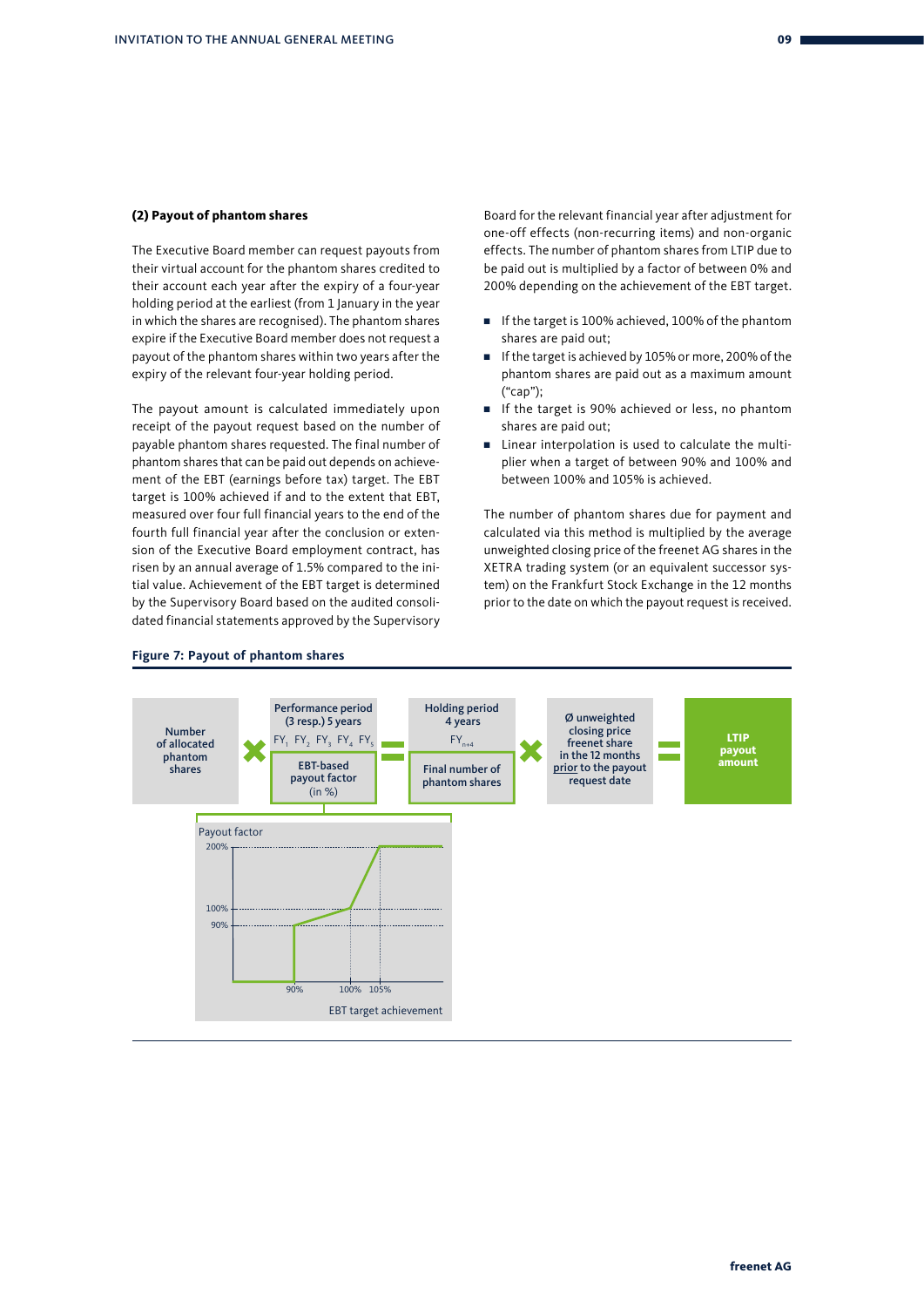Overall, the payout amount from the LTIP is limited (based on the term of the Executive Board employment contract, not on individual payout years) to 400% of the respective LTIP payout amount for each full year of the Executive Board employment contract. If this maximum limit is exceeded, the corresponding number of phantom shares expires without replacement.

#### **(3) Further provisions**

The LTIP also includes customary dilution protection provisions as well as the option for the Supervisory Board to reduce the number of recognised phantom shares at their reasonable discretion after prior consultation with the Executive Board member due to extraordinary developments by the end of the relevant holding period.

In the event of breaches of duty or compliance violations, the Supervisory Board can review LTIP payout claims and reduce or reclaim them where appropriate (clawback).

If an Executive Board member's employment contract begins or ends regularly during a financial year, a prorata basic amount is taken as a basis for crediting; adjustment provisions are possible when a contract is initially concluded or if it is extended during the year. If the Executive Board employment contract and/or Executive Board position is terminated prematurely, the Executive Board's claims can be curtailed, reduced or excluded depending on the circumstances leading to the termination.

#### **4. Caps for overall remuneration**

In addition to the individual cap amounts on basic remuneration, STIP, LTIP, any special bonuses and fringe benefits, a cap is also applied to the overall remuneration of each Executive Board member. The maximum remuneration achievable for a full year of the Executive Board employment contract (based on the term of the Executive Board employment contract, not on individual payout years) is EUR 8 million for the Chief Executive Officer (CEO) and EUR 4 million for each ordinary Executive Board member.

If the remuneration exceeds this cap, any claim to the payout of phantom shares from the LTIP equivalent to the excess remuneration expires.

#### **5. Limitation option**

If the company's situation deteriorates to the extent that it would be unreasonable for the company to continue granting the remuneration set out in the Executive Board employment contract, the Supervisory Board is entitled to reduce this remuneration to an appropriate level in accordance with section 87 (2) AktG. The limitation options as set out above also exist for the variable remuneration components.

#### **6. Commitments in the event of illness and in connection with the termination of Executive Board activities**

If an Executive Board member is temporarily unable to work due to illness or for another reason for which the Executive Board cannot be held responsible, they will continue to receive basic remuneration for a period of up to six months. In addition, such circumstances do not reduce the Executive Board member's claim to performance-related remuneration elements; however, these elements will be curtailed by one-twelfth for each additional month of absence caused by such an inability to work in each affected financial year.

In the event that the employment relationship is terminated prematurely without giving a compelling reason for termination in accordance with section 626 of the German Civil Code (BGB), the Executive Board member has a claim to severance pay for each full month that the Executive Board employment contract ends prematurely before the agreed end of the contract term, amounting to 1/12 of the total annual fixed salary component and the annual variable remuneration component that the Executive Board member can claim for the last full financial year before their departure but not exceeding 24/12 (severance cap).

No subsequent claims exist if the employment relationship is terminated prematurely by giving a compelling reason in accordance with section 626 BGB.

In the event that an Executive Board member's contract is terminated, outstanding variable remuneration components earned before the termination of the contract are paid out in line with the originally agreed targets and benchmarks and in accordance with the due dates and holding periods set out in the contract.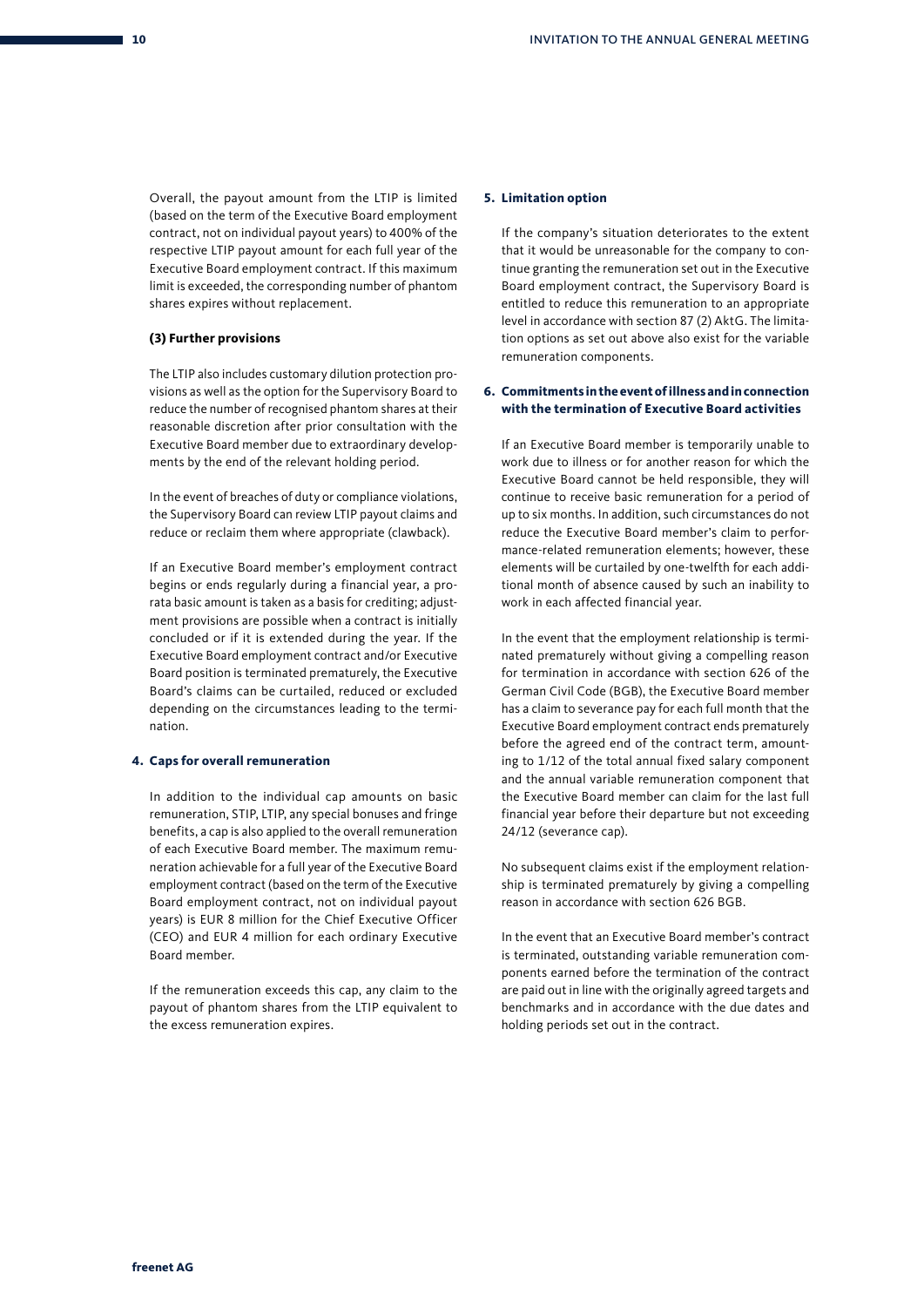If the Executive Board member dies during their tenure on the Executive Board, their widow(er) and dependent children receive the pro-rata basic remuneration for six months in addition to the month of the Executive Board member's death. Claims to benefits arising from pension commitments (survivor's and orphans' pension) are suspended during this period.

The Executive Board employment contracts provide the usual extent of compensation for a post-contractual 12-month non-competition clause. Any severance payments are offset against this compensation payment.

In the event of a change of control that significantly changes the role of an individual Executive Board member, the Executive Board member has the right to terminate their contract. If the Executive Board member terminates their contract, they do not receive any commitments arising from the premature termination of their employment contract.

#### **7. Contribution of remuneration to support corporate strategy and for the long-term development of the company**

The corporate strategy focuses on the quality of the freenet Group's services combined with lasting customer satisfaction and loyalty. Service quality and the ability to meet individual customer requirements are essential to the company's long-term success. The strategic focus on the Mobile Communications segment is supplemented by the TV and Media segment, again with the objective of establishing lasting long-term, sustainable customer relationships.

Performance targets are developed in accordance with the freenet Group's corporate strategy. Linking these targets to performance indicators, particularly the customer base, facilitates further economic development with a focus on establishing relationships with valuable customers. The aim of this is to pay particular attention to the customer relationships that are important for the long-term existence of the company when remunerating members of the Executive Board.

Non-financial performance targets are based on the material ESG criteria for the Group, which are relevant not only for future economic viability but also for sustainable development.

A large part of the variable remuneration takes account of services rendered in the longer term with delayed payments and reflects the absolute and relative performance of freenet shares. It is therefore in line with shareholder interests.

In addition, the STIP performance criteria, which also form the basis for LTIP, are calculated in such a way that they limit each other, thus preventing any conflicts of interest for the Executive Board. As part of LTIP, conflicts of interest are also limited by the system of crediting and, where appropriate, paying out phantom shares annually, by calculating the relevant share price over 12 months and by the additional EBT target.

#### **8. Temporary deviations from the remuneration system**

The Supervisory Board can temporarily deviate from the remuneration system if this is necessary for the longterm welfare of the company. For example, this includes adjusting the remuneration system in the event of a significant change in the corporate strategy to ensure that appropriate incentives are created, or in the event of a serious economic crisis. The exceptional circumstances underlying and requiring the deviation shall be established by a Supervisory Board resolution. The elements of the remuneration system that can be deviated from are the procedure, provisions governing the structure and amount of remuneration and the individual remuneration components. In justified individual cases, the Executive Board can also be reimbursed for expenses relating to exceptional fringe benefits (e.g. security measures or legal prosecution or defence costs), if necessary without being offset against the cap for fringe benefits. The Supervisory Board also has the right to make special payments to new Executive Board members to compensate them for loss of salary from their previous employment relationship or to cover costs arising from relocation.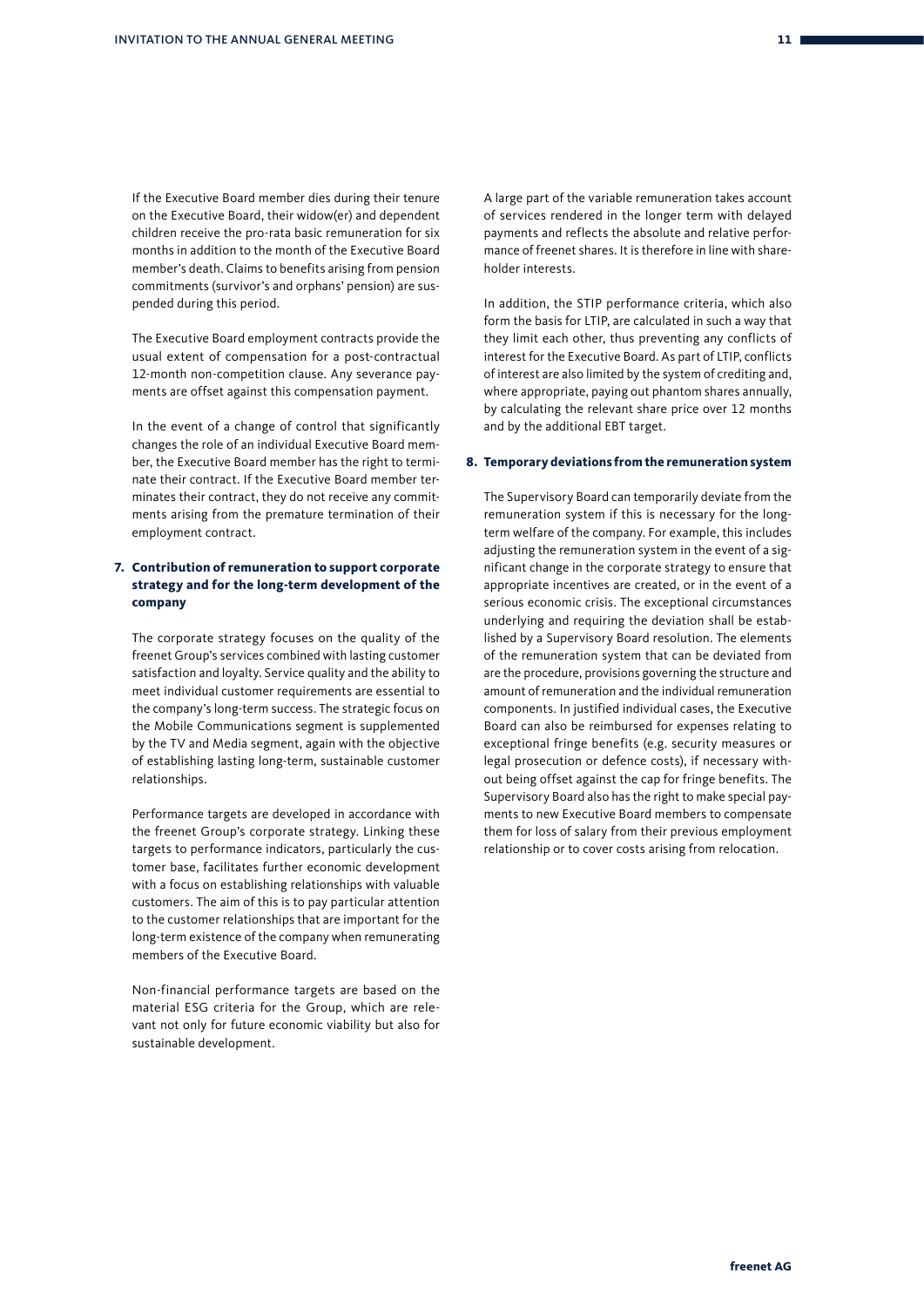#### **9. Executive Board remuneration procedure**

#### **a) Competence**

Executive Board remuneration is determined by the entire Supervisory Board. The Supervisory Board's personnel committee also prepares appropriate recommendations. The entire Supervisory Board also designs the system for remunerating Executive Board members based on the recommendations of the personnel committee and taking into account applicable laws and regulations, particularly the provisions of the current version of the German Stock Corporation Act (Aktiengesetz – AktG) as well as the provisions of the German Corporate Governance Code, paying attention to clarity and comprehensibility as it does so. The Supervisory Board determines specific individual targets for total remuneration based on the remuneration system.

#### **b) Appropriateness of Executive Board remuneration**

The structure, weighting and amount of individual remuneration components should be appropriate and adequate.

#### Horizontal comparison:

The Supervisory Board regularly compares the Executive Board's remuneration with a group of other German companies of comparable size or that operate in similar areas. This review takes account of target total remuneration, consisting of basic salary and variable remuneration components while taking pension arrangements and fringe benefits into consideration.

#### Vertical comparison:

The individual target remuneration of an Executive Board member is determined within the company in relation to the remuneration paid to the top level of management and the overall workforce of the freenet Group in Germany, together with the development of this remuneration over time. The Supervisory Board has defined the top level of management for this purpose. It consists of divisional directors who report directly to the individual Executive Board members.

In the event of significant shifts in the relationships between the remuneration of the Executive Board and the comparison groups, the Supervisory Board reviews the causes of this and, if there are no objective reasons, makes adjustments to Executive Board remuneration where appropriate.

The personnel committee and Supervisory Board can consult independent external advisors to review the appropriateness of the remuneration. Where there is a need to change the remuneration system for the Executive Board as a result of this advice or for other reasons, the personnel committee submits appropriate amendment proposals to the Supervisory Board for resolution. Significant changes are also presented to the annual general meeting for resolution.

#### **10. Entry into force**

The new structure of the Executive Board remuneration system becomes effective with the approval of the annual general meeting and will be applied to Executive Board employment contracts concluded, renewed or amended for the first time after the annual general meeting gives its approval.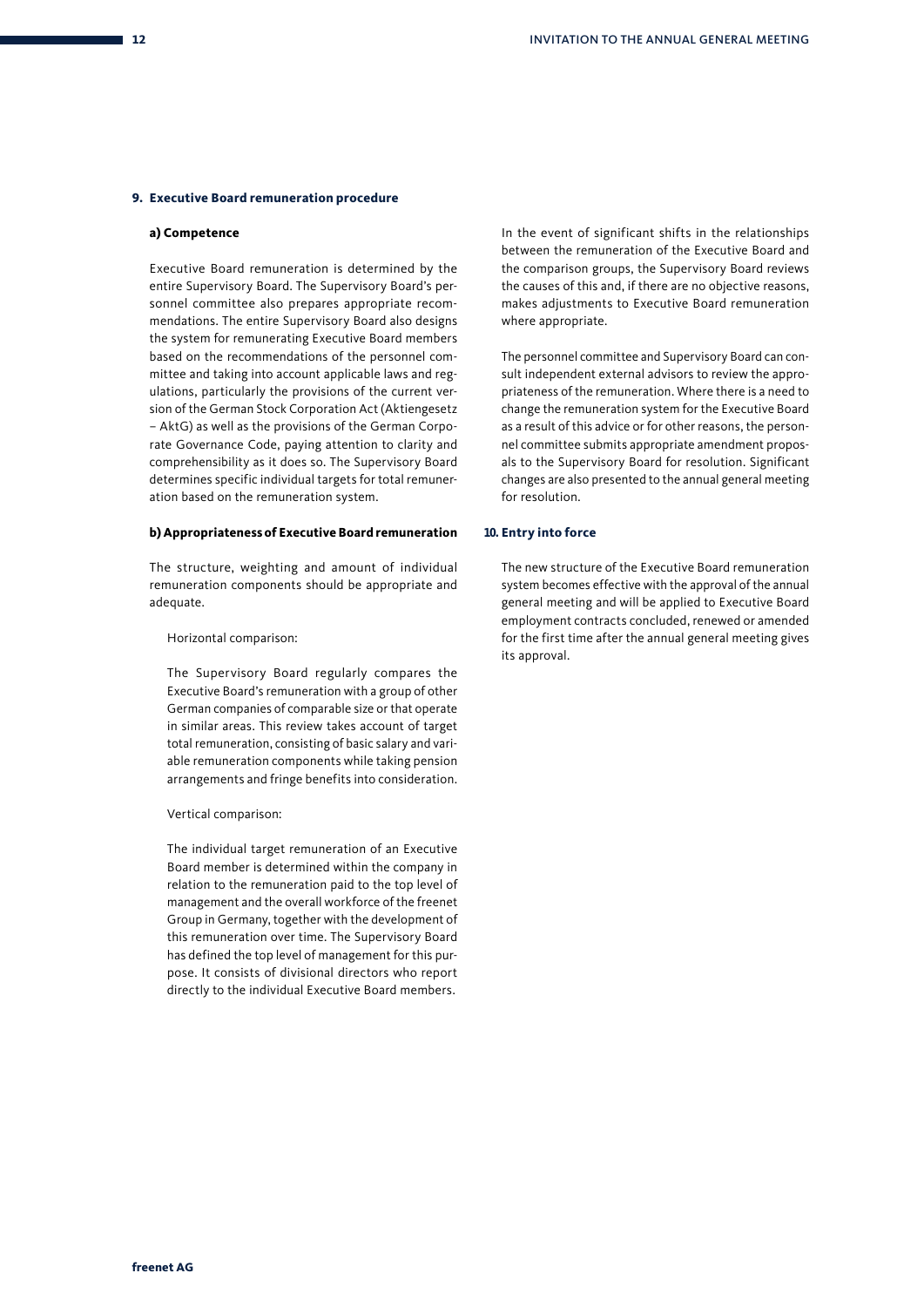## **III. ADDITIONAL INFORMATION ON AGENDA ITEM 7**

#### **REMUNERATION SYSTEM FOR MEMBERS OF THE SUPERVISORY BOARD OF FREENET AG WITH DISCLOSURES IN ACCORDANCE WITH SECTION 113 (3) SENTENCE 3 AND SECTION 87A (1) SENTENCE 2 AKTG**

The Supervisory Board of freenet AG advises and monitors the management of the company by the members of the Executive Board and carries out the tasks assigned to it by law and the articles of association. It is involved in strategy and planning as well as all issues of material importance for the company. In view of these responsibilities, members of the Supervisory Board should receive appropriate remuneration that also adequately reflects the time required for the office of the Supervisory Board. Appropriate Supervisory Board remuneration in the context of the market also ensures that the company can continue to attract qualified candidates for the Supervisory Board in the future. As a result, appropriate remuneration for Supervisory Board members helps to support the corporate strategy and longterm development of freenet AG.

The updated remuneration, proposed for adoption to the 2021 annual general meeting under agenda item 7 with appropriate changes to article 11 (4) and (5) of the articles of association and to be applicable from 1 January 2021, meets this requirement. The amount and structure of the future remuneration paid to Supervisory Board members are comparable to the remuneration paid to the Supervisory Board members of other listed companies.

The key change to the remuneration for Supervisory Board members proposed under agenda item 7 for resolution and approval compared to the current provision is that only fixed remuneration components will be paid in future under the new remuneration arrangements. The dividend-related remuneration components currently set out in article 11 (5) of the articles of association will be abolished.

This remuneration system is in line with the corresponding proposal in the revised version of the German Corporate Governance Code (GCGC) of 16 December 2019 and is practised by the majority of listed companies in Germany. Focusing the remuneration of Supervisory Board members exclusively on fixed remuneration components also meets the expectations of numerous investors and proxy advisors. In the company's opinion, moving to exclusively fixed and more activity-based Supervisory Board remuneration also enables it to take account of the Supervisory Board's independent advisory and control function to an even greater extent and reinforces the independence of Supervisory Board members. As a result, it makes a notable contribution to the sustained performance of the company.

#### **1. Components of remuneration**

Members of the Supervisory Board receive fixed remuneration, fringe benefits (consisting of reimbursed expenses and insurance cover) and, if they are members of a Supervisory Board committee, remuneration for these committee activities, as well as attendance fees.

The dividend-related remuneration previously provided will be abolished with effect from 1 January 2021. The fixed remuneration for Supervisory Board members will be increased to compensate for this. Each member of the Supervisory Board will receive 50,000.00 euros per annum. As before, the chairman of the Supervisory Board will receive double this amount and the vice chairman will receive one-and-a-half times the fixed remuneration of an ordinary member.

To compensate for the discontinuation of dividend-related remuneration, members of the Supervisory Board will also receive remuneration depending on their membership of Supervisory Board committees. From now on, each member of the audit committee will receive additional remuneration of 15,000.00 euros per annum; members of other committees, with the exception of the mediation committee, will receive remuneration of 10,000.00 euros per annum for each committee membership. The chairman of each committee will receive double this amount. Remuneration for membership and chairmanship of the committees only applies if the committees meet to fulfil their duties at least once during the financial year in question (including by means of electronic communication where necessary). This new system is more performance-based than the previous system of dividend-related remuneration, which rewarded all Supervisory Board members irrespective of their actual commitments, as it remunerates Supervisory Board members for actually performing their committee duties. It also does not affect earnings, as the remuneration is not dependent on the payment of a dividend and thus generally ensures lasting commitment to Supervisory Board activities and thus supports the long-term development of the company, even at times when it would not be responsible to distribute a dividend.

The attendance fee of 1,000.00 euros for meetings of the Supervisory Board or its committees in which Supervisory Board members have participated is only being updated insofar as the chairman of the committee no longer receives double this amount. Several meetings on one day are only remunerated once. According to article 9 of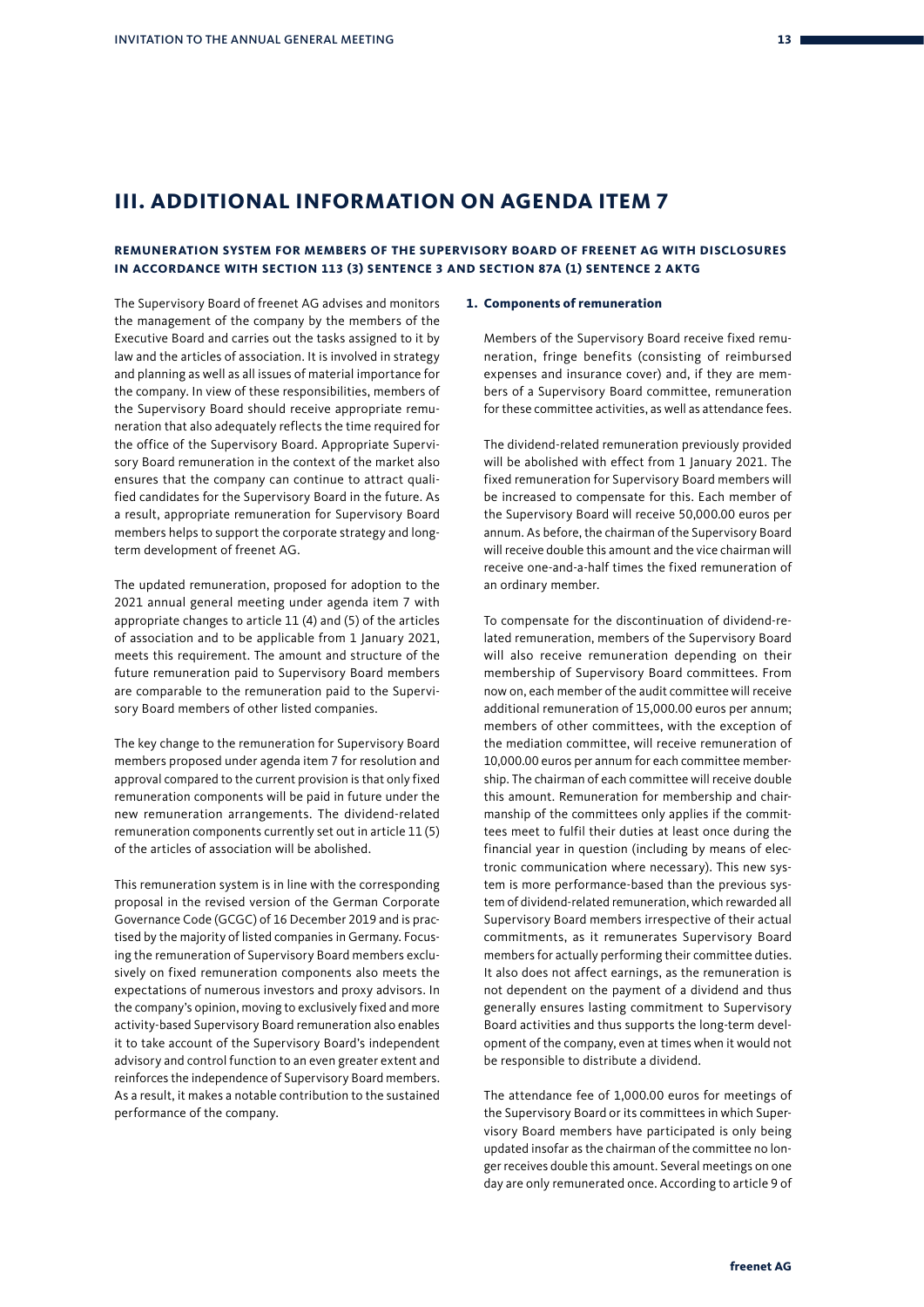the articles of association, meetings also include those not held in person.

The maximum remuneration figure for Supervisory Board members is fixed at 160,000.00 euros per annum.

Due to the discontinuation of dividend-related remuneration from 1 January 2021, the relative share of fixed remuneration will always be 100%.

The company will continue to take out pecuniary damage liability insurance for the benefit of Supervisory Board members to provide protection against liability risks arising from the Supervisory Board's activities. As before, members of the Supervisory Board will also be reimbursed for expenses incurred in performing their duties, including any value added tax legally owed by them, where applicable.

#### **2. Procedure for determining, implementing and reviewing Supervisory Board remuneration**

As before, the annual general meeting decides on Supervisory Board remuneration. In future, however, this must be regularly reviewed and the annual general meeting must pass a corresponding resolution based on a proposal from the Executive Board and Supervisory Board

at least every four years. Although this resolution may not extend beyond the confirmation of Supervisory Board remuneration, it may also provide for a change to the remuneration. In the latter case, this resolution also requires a simultaneous amendment to the corresponding provisions in the articles of association. In both cases, a simple majority of votes cast, which also represents a simple majority of subscribed capital, is sufficient for passing a resolution in accordance with the provisions of article 16 of the articles of association. Before presenting the proposal to the annual general meeting, the Executive Board and Supervisory Board will review the remuneration for members of the Supervisory Board based on publicly accessible and specialist information such as comparative studies, and with the help of external remuneration advisors if required. They will also review any suggestions from investors and shareholders.

## **IV. TOTAL NUMBER OF SHARES AND VOTING RIGHTS**

At the time the annual general meeting is convened, the share capital of the company amounts to 128,061,016 euros, comprising 128,061,016 registered no-par-value shares (shares), each of which confer one vote. The total number of shares with voting rights of freenet AG in accordance with the terms of section 49 (1) sentence 1 no. 1 Securities Trading Act (Wertpapierhandelsgesetz – WpHG) amounts to 128,061,016 at the time the annual general meeting is convened. The above total number comprises 4,585,581 treasury shares held on 22 April 2021, which do not confer any rights to the company.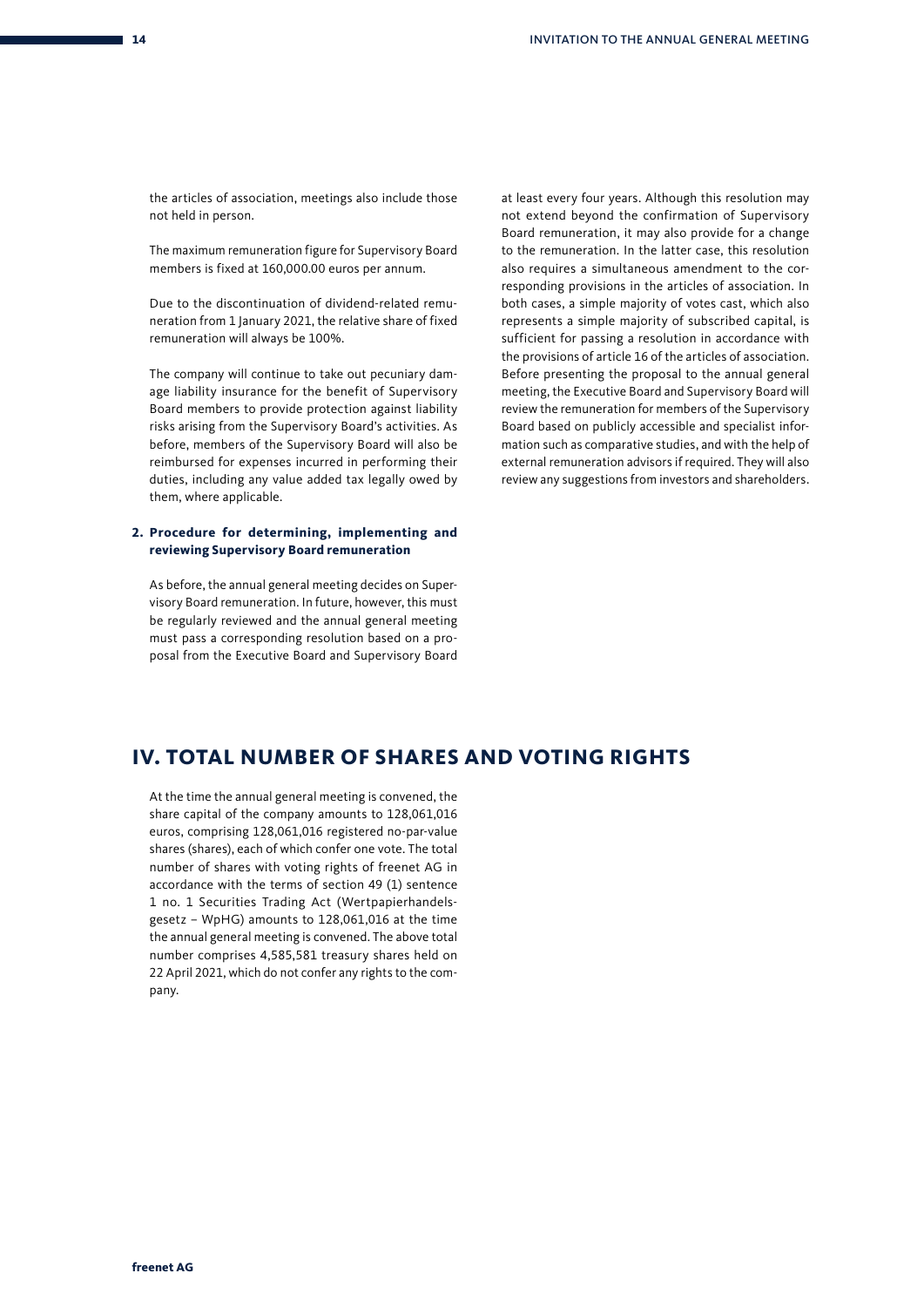## **V. INFORMATION ON CARRYING OUT THE VIRTUAL ANNUAL GENERAL MEETING**

In accordance with the COVID-19 Relief Act, the Executive Board of freenet AG, with the approval of the Supervisory Board, has decided to hold the 2021 annual general meeting as a virtual annual general meeting without the physical presence of the shareholders or their authorised representatives (with the exception of the proxies appointed by the company). Consequently, it will not be possible for the shareholders or their authorised representatives (with the exception of the proxies appointed by the company) to attend in person.

The entire annual general meeting will be broadcast for shareholders and their proxies live over the Internet starting at 10:00 a.m. (CEST) on 18 June 2021 via our Online Service (more details are provided below in point V.8). Shareholders or their proxies will be able to cast their votes by post or authorise the proxies appointed by the company (more details provided below) to vote on their behalf. Furthermore, shareholders or their authorised representatives will be able, among other things (more details provided below), to submit questions in advance, to submit counterapplications, to send nominations for elections and requests to add items to the agenda, and to have their objections recorded in the minutes.

#### **1. Conditions for participating in the virtual annual general meeting and exercising voting rights**

Shareholders who – personally or through their authorised representatives – have registered no later than by **Friday, 11 June 2021 (midnight CEST)** with the company, either by mailing their registration to

freenet AG annual general meeting c/o ADEUS Aktienregister-Service-GmbH Postfach 57 03 64 22772 Hamburg, Germany E-mail: hv@freenet.ag

or, following the procedure stipulated by the company, over the Internet by utilising the Online Service at

https://www.fn.de/online-service

and who are entered in the share register for the relevant shares are eligible to participate in the virtual annual general meeting and to exercise their voting rights in accordance with the provisions of Germany's Stock Corporation Act (AktG) and of the company's articles of association in conjunction with the COVID-19 Relief Act. The date of record for share status entered in the share register establishing eligibility to exercise voting rights and other shareholder rights is the end of the day on 11 June 2021 (midnight CEST).

Shareholders will need their shareholder number and associated password to sign in to the Online Service. Shareholders who had already signed up to receive the invitation to the annual general meeting by e-mail will receive their shareholder number together with the e-mailed invitation to the annual general meeting and must use the password that they chose when they originally registered. All other shareholders entered in the share register will receive their shareholder number and password with the invitation to the annual general meeting sent to them.

Requests for share register changes received by the company after the end of the day on 11 June 2021 (midnight CEST) (referred to as the Technical Record Date) until the end of the annual general meeting on 18 June 2021 will only be processed in the company's share register effective after the annual general meeting on 18 June 2021.

The shares are not blocked as a result of registration for the annual general meeting. Shareholders can therefore continue to freely dispose of their shares even after they have registered.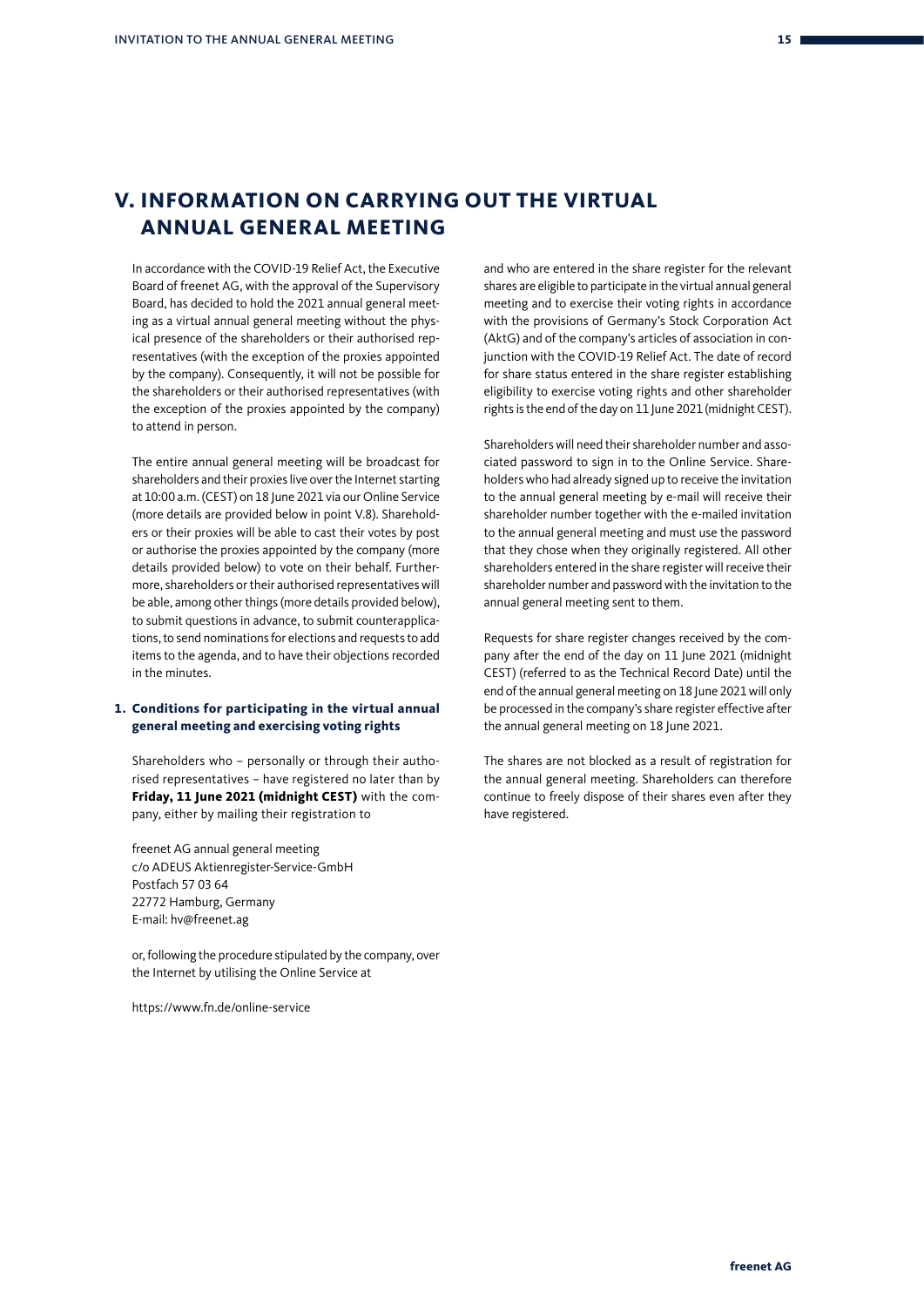#### **2. Procedure for postal voting**

Shareholders can exercise their voting rights by postal voting (including by means of electronic communication).

Only shareholders who – personally or through their authorised representatives – have registered no later than by **Friday, 11 June 2021 (midnight CEST)** with the company in accordance with point V.1. and who are entered in the share register for the relevant shares may exercise their voting rights by post. The date of record for share status in the share register establishing eligibility to exercise voting rights by post is the end of the day on 11 June 2021 (midnight CEST).

Votes to be cast by post can be submitted, changed, and even revoked by sending these to the company either in writing (preferably by using the form provided in accordance with point V.5.) to the postal address stated above in point V.1 or to the e-mail address provided there

or via the Online Service at the website

https://www.fn.de/online-service

until **16 June 2021 (midnight CEST). After 16 June 2021,** votes to be cast by post can be submitted, changed, or revoked only via the Online Service up until the start of voting during the virtual annual general meeting. This also applies to postal votes that have been previously transmitted by other means.

Duly authorised intermediaries (in particular financial institutions), shareholders' associations, proxy advisors, or other individuals described in section 135 (8) of the Stock Corporation Act can also utilise the option of voting by post as described above.

Where both votes by post as well as authorisations/ instructions to the company's appointed proxies concerning matters to be voted on at the meeting are received from shareholders or their authorised representatives, the statement/proxy card that was last received will always be deemed definitive. If conflicting statements/proxy cards are received via different channels and it is not clear which was received last, the statements/proxy cards submitted will be considered as follows: Statements made via the Online Service are considered before any statements made by e-mail or before any statements made by post and statements made by e-mail are considered before statements made by post.

#### **3. Authorisation of proxies appointed by the company**

We are also offering our shareholders the option of having their votes cast at the annual general meeting by the company's appointed proxies.

Only shareholders who – personally or through their authorised representatives – have registered no later than by Friday, 11 June 2021 (midnight CEST) with the company in accordance with point V.1. and who are entered in the share register for the relevant shares may exercise their voting rights by authorising the proxies appointed by the company. The date of record for share status in the share register establishing eligibility to exercise voting rights through the proxies appointed by the company is the end of the day on 11 June 2021 (midnight CEST).

Authorisations and instructions can be granted/issued, changed, and even revoked in text form by sending these to the postal address stated above in point V.1 or to the e-mail address provided there

or via the Online Service at the website

https://www.fn.de/online-service

if received until **16 June 2021 (midnight CEST). After 16 June 2021,** authorisations and instructions to the company's proxies can be granted/issued, changed, or revoked only via the Online Service up until the start of voting during the virtual annual general meeting. This also applies to authorisations and instructions that have been previously transmitted by other means.

The company's proxies will exercise voting rights solely on the basis of the instructions issued by the shareholder. If an item on the agenda is to be decided by separate ballot, any general instruction issued with regard to that item will be deemed applicable to all individual sub-items. Please note that the company's proxies will not be accepting any requests or instructions to raise objections to proposed annual general meeting resolutions or to ask questions or submit any motions.

If conflicting instructions are received by company's appointed proxies, the instruction that was last received will always be deemed definitive. If it is not possible to determine which statement was received last, instructions are considered as follows: instructions submitted via the Online Service are considered before any instructions submitted by e-mail or before any instructions submitted by post and instructions submitted by e-mail are considered before instructions submitted by post.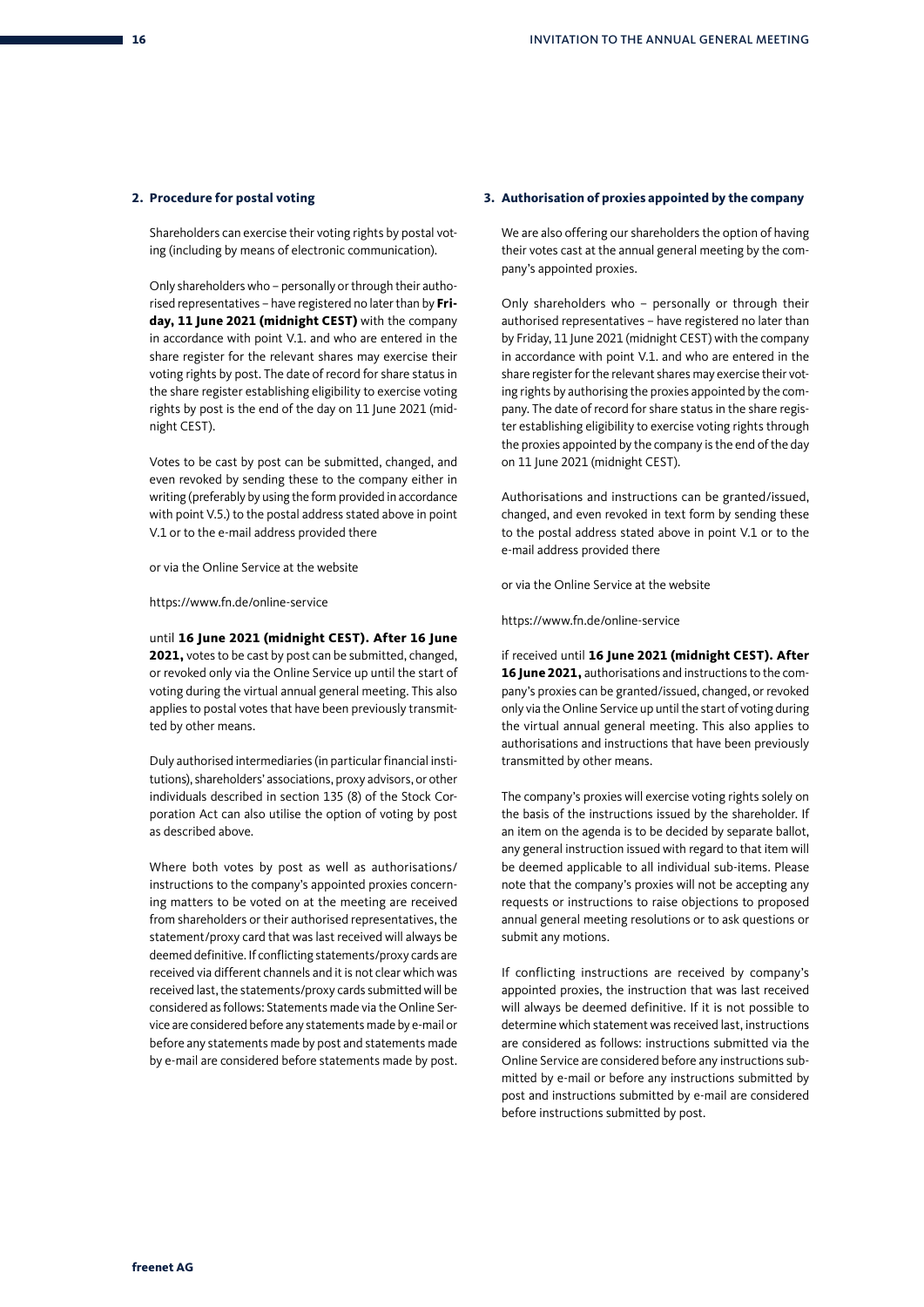#### **4. Procedure for voting by proxy**

Shareholders can also have their voting rights exercised via a proxy holder, e.g., by an intermediary (in particular a financial institution), a shareholders' association, or proxy advisor. In this case as well, it is essential that the shareholder or proxy register before the deadline and that the shareholder is registered in the share register pursuant to point V.1. Where an intermediary (in particular a financial institution) is entered in the share register, this party can exercise the voting rights for shares it does not own only on the basis of an authorisation completed by the shareholder, to which the following requirements apply accordingly.

Except in the specific situations described below, the appointment of a proxy or revocation of appointment as well as any proof of the appointment (for the company) must be declared in text form, which can be sent to the postal address stated above in point V.1. or via e-mail to

#### hv@freenet.ag

In the event of revocation of a proxy appointment, this will then also result in any votes cast on the basis of such appointment being disregarded where such votes were cast prior to the revocation. Revocation after the vote at the annual general meeting is invalid.

Where an intermediary, shareholders' association, proxy advisor, or other individual described in section 135 (8) AktG is appointed as proxy, the procedure and format for the appointment is based on the rules set by those parties, which can be requested from them. Any intermediaries, shareholders' associations, or proxy advisors who utilise the company's Online Service can also be authorised at

#### https://www.fn.de/hv2021

following the procedure stipulated by the company.

Even proxies (with the exception of the proxies appointed by the company) will only be able to exercise voting rights at the annual general meeting by post or authorising the proxies appointed by the company as described in points  $V3$  and  $V4$ 

If the shareholder authorises more than one person, the company may refuse to accept one or several of them.

#### **5. Forms for registering, appointing proxies, and postal voting**

The form provided by the company can be used for registering, appointing proxies, giving instructions and/or postal voting if the password-protected Online Service has not been used for the respective action. Shareholders entered in the share register who have not signed up to receive the invitation to the annual general meeting by e-mail will receive the form by post. Shareholders entered in the share register who have signed up to receive the invitation to the annual general meeting by e-mail can access the Online Service for the annual general meeting via the link provided in the e-mail and use this to register, appoint proxies, give instructions and/or elect to vote by post. The form for registering, appointing proxies, giving instructions and/or electing to vote by mail is also available online at

https://www.fn.de/hv2021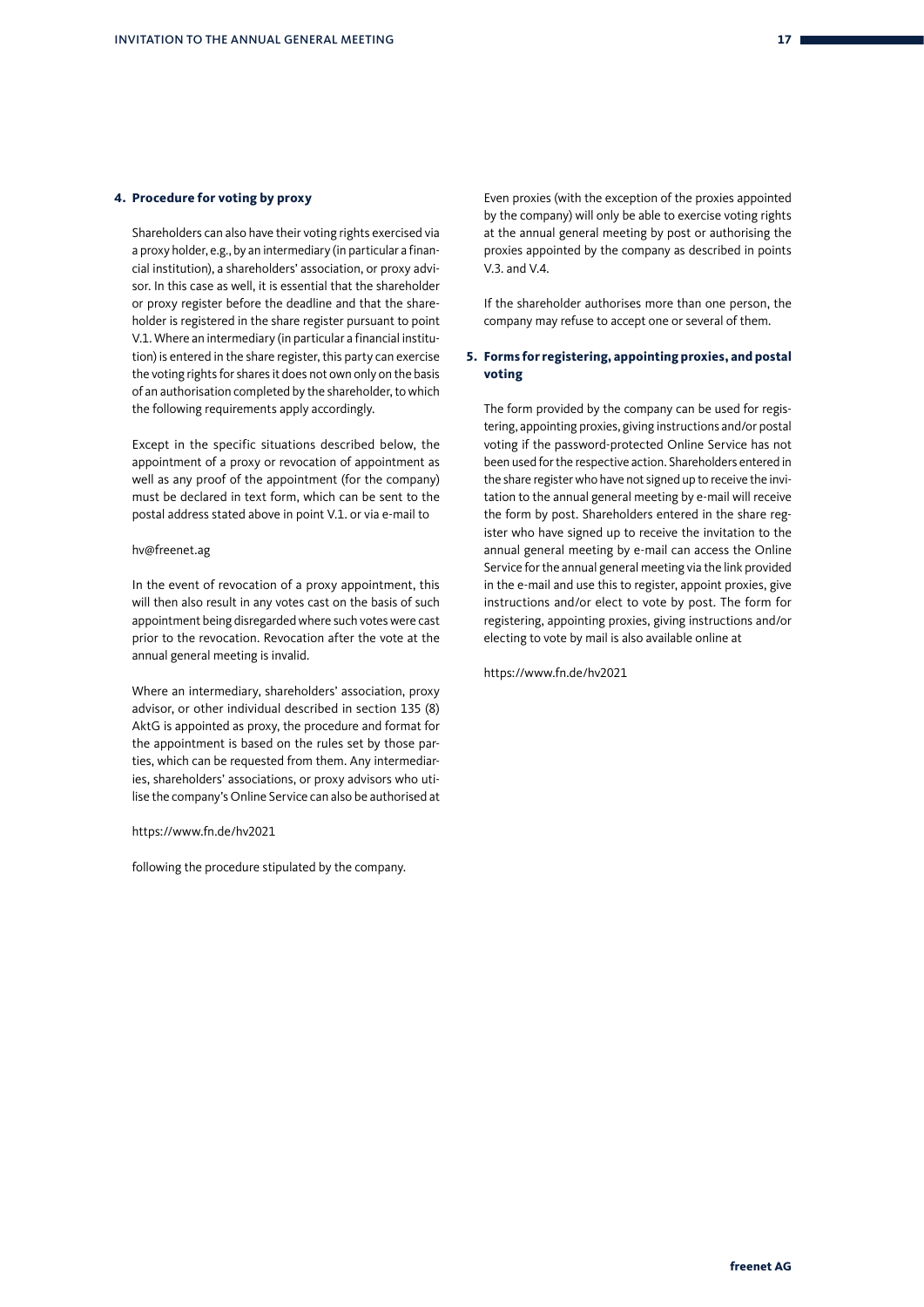**6. Information regarding shareholders' rights under section 122 (2) AktG, section 126 (1) and section 127 AktG, in each case in conjunction with section 1 (2) sentence 3 COVID-19 Relief Act, section 131 (1) AktG in conjunction with section 1 (2) sentence 1 no. 3 sentence 2 COVID-19 Relief Act, section 245 no. 1 AktG in conjunction with section 1 (2) sentence 1 no. 4 COVID-19 Relief Act**

#### **a) Motions to add items to the agenda pursuant to section 122 (2) AktG**

Shareholders who are recorded in the share register and whose shares together account for a proportionate amount of 500,000 euros may demand that items be placed on the agenda and published. Every request for a new agenda item must be accompanied by an explanation of the reasons therefore or a proposed resolution. The applicants are required to provide evidence that they are holders of an adequate number of shares for a period of at least 90 days before receipt of the motion (sections 122 (2), 122 (1) sentence 3 AktG as well as section 70 AktG) and that they hold these shares up to the point at which the decision regarding the motion is taken.

The request must be sent to the company's Executive Board in writing or in electronic form in accordance with section 126 of the German Civil Code (BGB) (i.e. with a qualified electronic signature) and must be received by the company no later than by **18 May 2021 (midnight CEST).** Please send your request only to the following postal address:

#### freenet AG

The Executive Board c/o Investor Relations Deelbögenkamp 4 22297 Hamburg, Germany E-mail: hv@freenet.ag (with qualified electronic signature)

Where notice is required, any requests to add items to the agenda not provided in the invitation to the meeting will be published in Germany's Legal Gazette, the Bundesanzeiger, promptly upon receipt of the request. They will also be published on the Internet at

#### https://www.fn.de/hv2021

and made available to shareholders there.

#### **b) Applications and shareholder nominations under sections 126 (1) and 127 AktG, in each case in conjunction with section 1 (2) sentence 3 COVID-19 Relief Act**

Every shareholder has the right to submit applications countering the recommendations of the Executive and/or Supervisory Board regarding specific agenda items and to submit nominations for the selection of the auditor of the annual/ consolidated financial statements (sections 126 (1) and 127 AktG).

The company will make counterapplications and shareholder nominations that are received in due time and form and meet the requirements of sections 126 and 127 AktG available online at

#### https://www.fn.de/hv2021

in accordance with sections 126 and 127 AktG; these will include the name of the shareholder, a supporting statement that is to be made accessible, and any position statement issued by the company's management.

Counterapplications and shareholder nominations as described in sections 126 (1) and 127 AktG must be received by the company no later than **3 June 2021 (midnight CEST)** and are to be sent exclusively to the address stated below. Counterapplications and shareholder nominations sent in any other way cannot be made public:

freenet AG Investor Relations Deelbögenkamp 4 22297 Hamburg, Germany E-mail: hv@freenet.ag

Applications and nominations for election that meet the requirements specified above shall be treated as having been made at the annual general meeting if the shareholder submitting the application or the nomination is duly authorised and has duly registered for the annual general meeting.

#### **c) Right of shareholders to ask questions (section 131 (1) AktG; section 1 (2) sentence 1 no. 3, sentence 2 COVID-19 Relief Act)**

Under the COVID-19 Relief Act, shareholders do not have a right to information at the annual general meeting as within the meaning of section 131 AktG, however, they have the right to ask questions in accordance with the rules below.

Shareholders or their authorised representatives can submit questions on matters concerning the company, insofar as they are necessary for the proper assessment of the items on the agenda within the meaning of section 131 AktG, to the Executive Board via the Online Service at

#### https://www.fn.de/online-service

Questions from shareholders or their authorised representatives must be received by the company via the Online Service by no later than **16 June 2021 (midnight CEST).** No questions may be asked after this time, in particular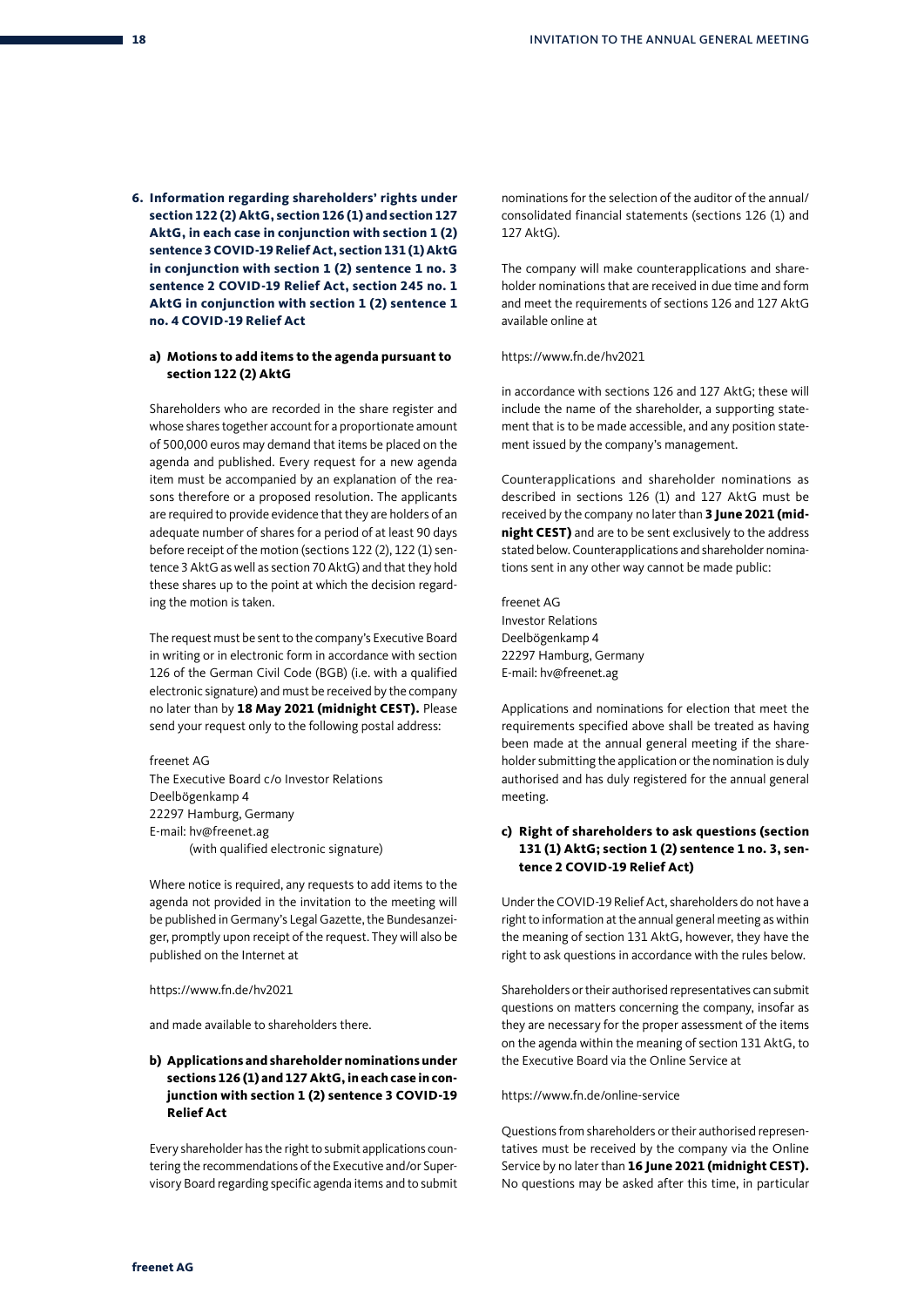during the virtual annual general meeting, or by any other means. Shareholders may object to their name being used in answering questions.

The Executive Board will decide, at its discretion in keeping with its obligations, how it will respond to questions. In particular, it may summarise questions. Questions in foreign languages will not be considered.

To help shareholders prepare for the annual general meeting, the company intends to make the planned speeches by the chairman of the Executive Board and the Chief Financial Officer available in full or in part or in summary form at https://www.fn.de/hv2021 in good time before the annual general meeting.

#### **d) More information**

More information regarding shareholders' rights under section 122 (2), section 126 (1), section 127, section 131 (1) and section 245 AktG, in each case in conjunction with the COVID-19 Relief Act, is available at

https://www.fn.de/hv2021

#### **7. Website with information pursuant to section 124a of the AktG / Documents relating to the annual general meeting**

The information pursuant to section 124a AktG is available on the Internet at

#### https://www.fn.de/hv2021

The following documents to be made available for the meeting can be found there: the approved consolidated financial statements and the group management report, the adopted annual financial statements and the management report of freenet AG for financial year 2020, the explanatory report of the Executive Board regarding the disclosures in accordance with sections 289a (1), 315a (1) HGB, the report of the Supervisory Board and the proposal of the Executive Board regarding the appropriation of net retained profits, the remuneration system for the members of the Executive Board and the remuneration system for the Supervisory Board.

After the end of the annual general meeting, the voting results of the annual general meeting can also be found on the website indicated.

#### **8. Broadcast of the annual general meeting over the Internet**

The entire annual general meeting will be broadcast for freenet AG shareholders and their authorised representatives live over the Internet starting at 10:00 a.m. (CEST) on 18 June 2021 (https://www.fn.de/online-service). There, they can also exercise their rights that are exercisable during the virtual annual general meeting as described in detail above. Shareholders will be able to gain online access by entering their shareholder number and the associated password. Other interested parties will also be able to follow the opening of the annual general meeting by the Meeting Chair and the speeches by the CEO and CFO live online (https:// www.fn.de/hv2021), and a recording of these will be made available after the annual general meeting.

#### **9. Raising objections to annual general meeting resolutions**

Shareholders who have exercised their voting rights by postal vote or by authorising the proxies appointed by the company can have their objections to proposed annual general meeting resolutions recorded in the minutes by the officiating notary as set out in section 245 (1) AktG via the Online Service at

https://www.fn.de/online-service

It will be possible to submit such statements exclusively via the Online Service, but from the start of the annual general meeting until its end. The proxies appointed by the company do not accept any instructions to submit objections.

#### **10.Data protection notice**

The attachment to this invitation contains information on data privacy.

Büdelsdorf, April 2021

freenet AG The Executive Board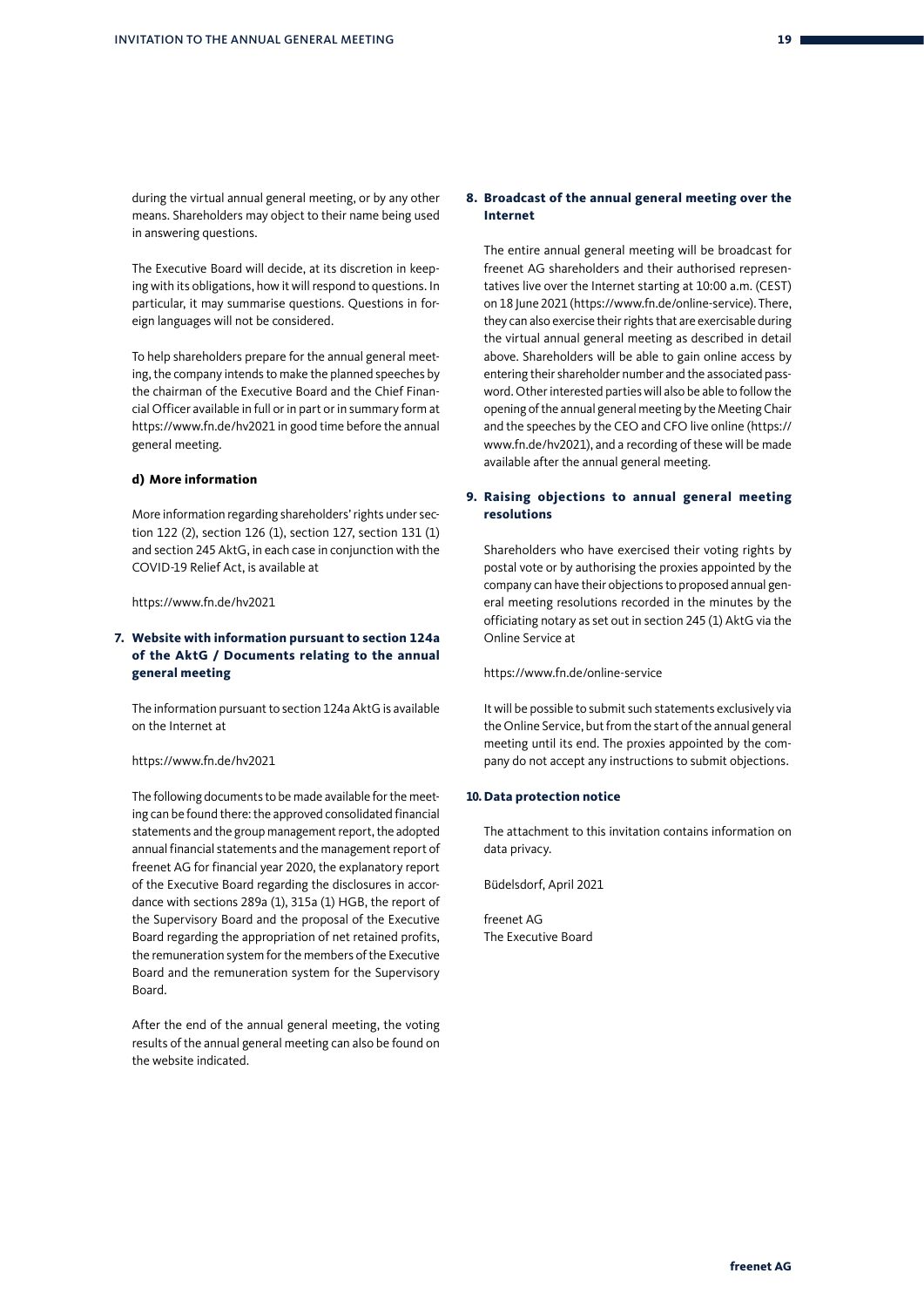## **DATA PROTECTION INFORMATION FOR SHAREHOLDERS**

freenet AG, Hollerstraße 126, 24782 Büdelsdorf, Germany, processes personal data of the shareholders (name and first name, address, e-mail address, number of shares, class of share, type of share and number of admission ticket, proxy recipient) as well as personal data of the shareholder representatives on the basis of applicable data protection laws. The shares of freenet AG are registered shares. The company is required to maintain a share register. The processing of personal information is required by law for the proper preparation and execution of the virtual annual general meeting, for the exercise of shareholders' voting rights, for participation in the virtual annual general meeting by means of electronic media, and for the maintenance of the share register. The legal basis for such processing is Art.  $6(1)$  sentence  $1(c)$ of the European General Data Protection Regulation (GDPR) in conjunction with sections 67 and 118 et seq. AktG and in conjunction with Art. 2 section 1 COVID-19 Relief Act enacted 27 March 2020 (as amended on 22 December 2020).

Additionally, data processing activities required for the organisation of the virtual annual general meeting may be performed on the basis of overriding legitimate interests (Art. 6 (1) sentence 1 (f) GDPR). Insofar as shareholders do not provide their personal information themselves, as a general rule, freenet AG receives this from the custodian bank.

Insofar as you, as the shareholder, take advantage of the opportunity to submit questions in advance of the virtual annual general meeting and your questions are addressed there, you thereby also agree to be identified by name in connection with the virtual annual general meeting question-and-answer session. As a result, other participants of the virtual annual general meeting may learn this information. This data processing is performed in pursuit of our legitimate interests in creating a virtual annual general meeting that most closely approximates a physical annual general meeting and in pursuit of the legitimate interests of the other annual general meeting participants in learning the name of the party raising the question. The legal basis for this processing is Art. 6 (1) (f) of the GDPR. You may object to being identified by name when submitting your question.

The service providers commissioned by freenet AG for the purpose of holding the annual general meeting process the personal data of shareholders and shareholder representatives exclusively in accordance with the instructions of freenet AG and only to the extent necessary for executing the commissioned service. All employees of freenet AG and the employees of the commissioned service providers who have access to and/or process personal data of shareholders and shareholder representatives are obliged to treat this data confidentially. Personal data will also be made available to shareholders and shareholder representatives as permitted by statutory provisions, specifically via the list of participants.

freenet AG deletes the personal data of shareholders and shareholder representatives in accordance with statutory provisions, in particular if the personal data is no longer required for the original purposes of collection or processing, the data is no longer required in connection with any administrative or court proceedings and there are no statutory requirements to store such data.

Under the legal requirements, shareholders and shareholder representatives have the right to obtain information about their processed personal data and to request the correction or deletion of their personal data or the restriction of processing. Shareholders and shareholder representatives also have the right to lodge a complaint with the supervisory authorities.

To the extent that Art. 6 (1) sentence 1 lit. f) GDPR is the legal basis for the processing of personal data, shareholders and shareholder representatives also have a right to object under the statutory conditions.

For comments and queries regarding the processing of personal data, shareholders can contact the data protection officer of freenet AG at:

freenet AG Data Protection Officer Hollerstraße 126 24782 Büdelsdorf, Germany E-mail: datenschutz@freenet.ag